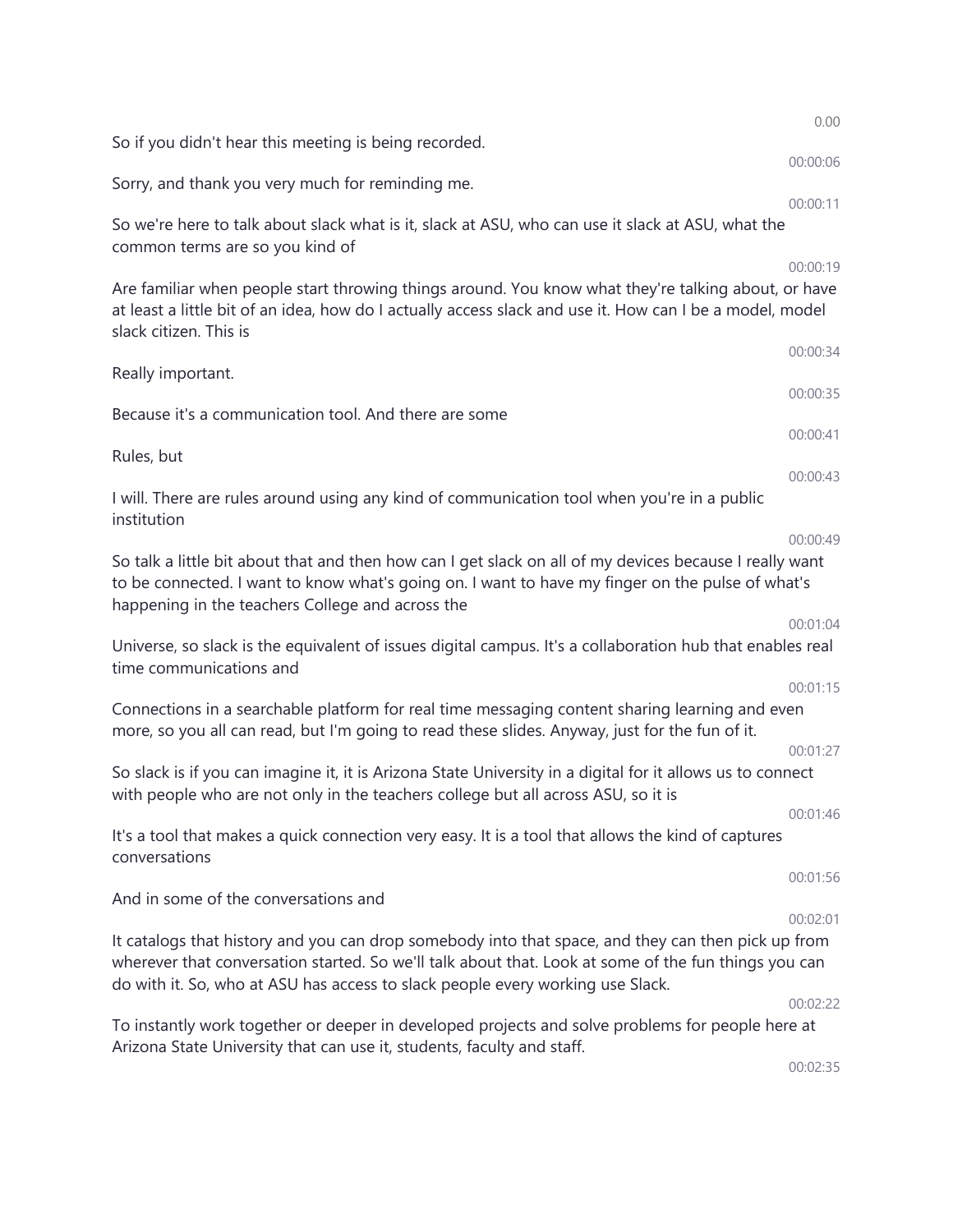Back what last year, year before some time in history. There were a lot of people that were using slack. But it wasn't a university

Supported tool wasn't in a slack Enterprise Edition. And so we had some folks at Teachers College that were using it. We had five or six different

Departments that were using it for their own purposes. And likewise, and other colleges and other departments other units across the university. They were all using it. Some people paying for it. Some people using the free

There were hundreds of those that were out there and the university began to look at it and say, we've got all these people that are using this tool and it would make sense for us to bring that in and make that an enterprise.

collaboration tool that that everybody could use it didn't stop just a faculty and staff. They also added students into that and you can use this with Canvas, you can plug it in. So if any of you have any faculty members in here that are or out in Tempe, or in

Poly. If you're interested in using this with Canvas. We're not going to be able to cover that in this session, but I'll point you to some resources and places you can go to learn more about that. But you can plug this directly into Canvas and use it with students.

When they brought all of that together University went out and said let's make this an enterprise tool.

So,

They did that they called it the grid. So the grid is everybody all across ASU in Slack is the main container for all of the conversation that goes on within the tool. There are currently 29,730 active members in the largest workspace.

At the university, and that is the ASU community so workspace here, and you mentioned that. So the grid is made up of many different workspaces.

And workspace as kind of another container so grid being the largest container, workspace is being another container.

And those containers are dedicated spaces for a college 00:05:01 A course a school, a department. 00:05:05 Any particular unit that needs to use 00:05:09 A collaboration space where everybody can get in and talk to one another chat with one another. 00:05:16 These workspaces can hold many different channels.

00:05:21

## 00:03:23

00:03:43

### 00:04:03

#### 00:04:10

### 00:04:35

00:04:47

00:04:55

# 00:03:09

00:02:44

00:02:56

00:04:01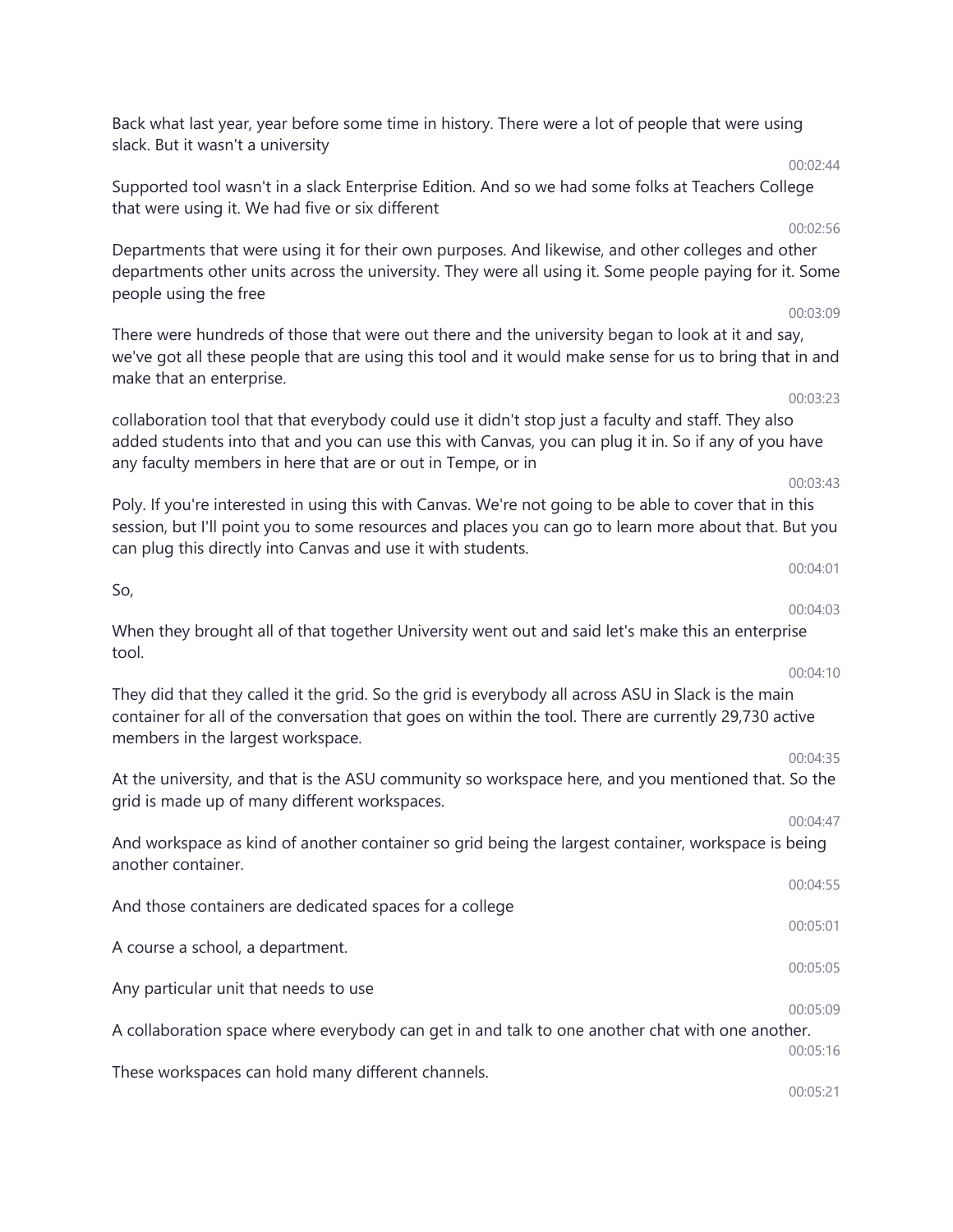| The main grid.                                                                                                                                                                                                                                      |                      |
|-----------------------------------------------------------------------------------------------------------------------------------------------------------------------------------------------------------------------------------------------------|----------------------|
| Is currently holding 256                                                                                                                                                                                                                            | 00:05:24             |
| Public channels that doesn't include all of the other private channels that are included within all of<br>slack. So it's a pretty big. It's a big monster that's out there. So we're going to learn. Hopefully, how<br>to attain that and use it to | 00:05:30             |
| To its fullest potential a channel, then, is where the conversations take place in specific teams.                                                                                                                                                  | 00:05:45<br>00:05:54 |
| So it's a single space for a team to share messages to share tools to share files, it can be either public<br>or private. So public meaning anybody and everybody can join it. Private meaning only a select<br>number of people can join this      |                      |
| This place this this space to have a conversation. Then there are direct messages you guys probably                                                                                                                                                 | 00:06:10             |
| all text one another. You probably all used                                                                                                                                                                                                         | 00:06:22             |
| Skype, you've probably some of you may have used teams or something like that.                                                                                                                                                                      | 00:06:28             |
| That is where you're reaching out to somebody and you're pinging them and saying, Hey, what do<br>you do about this. What are we going to do it. So one of the one kind of conversation.                                                            |                      |
| So those are called direct messages they are one to one conversations, it's between you and another<br>the DMs work really well for kind of one to one conversations                                                                                | 00:06:38             |
| So in direct messages. You can do a group with up to eight different people.                                                                                                                                                                        | 00:06:52             |
| To have kind of a group discussion. So you do group text. You know what that looks like. And what<br>that is, you add a number of different people in everybody gets the text. The text message that's in<br>that group. And you can all            | 00:06:59             |
| Converse within that frame of a conversation. If you can                                                                                                                                                                                            | 00:07:15             |
| Keep that live and active and and use that for anytime you need to work with a small team to do<br>something that you're working on.                                                                                                                | 00:07:22             |
| Notifications, and this is probably one of the places where most people get overwhelmed with slack<br>because notifications will                                                                                                                    | 00:07:33             |
| Reach out and ping you when something comes in. Well, if you're in multiple channels you have<br>multiple people that you are direct messaging with                                                                                                 | 00:07:44             |
| It can absolutely drive you nuts if you have all those notifications turned on to alert you every time<br>something comes in. And there are some things. There are some channels. I don't want to know.                                             | 00:07:53<br>00:08:05 |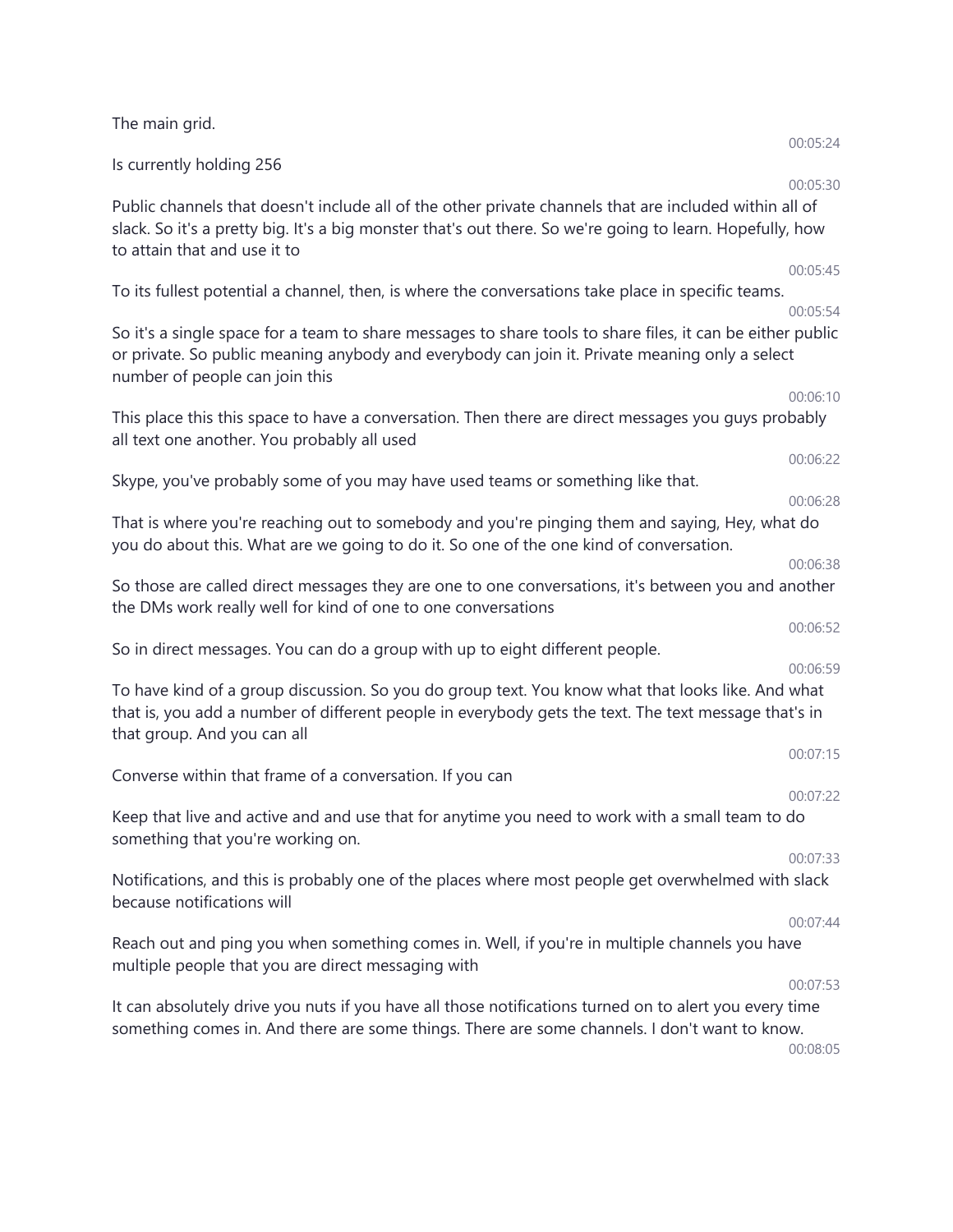every moment of every day when something's coming in. I just want to go in and check those periodically. So there are ways to set that so don't let that frustrate you. And overwhelm you and get you to a point where you give up and run away. 00:08:21 So there are ways of identifying what your notifications are and how to set those up. I'll show you. So 00:08:31 One of the really rich things about slack is all of the communication that you do within Slack becomes searchable for you. 00:08:40 So across all the channels that you're in, with all these different people in all the different conversations to go 00:08:49 On within those if there is something that happened at some point in time, you're trying to remember where is that where Did somebody say that 00:08:57 You can actually go in and do a search and search all of the public channels and also search in your direct messages that you have done and any private channels that you're in, it will show you things that you have 00:09:13 You have been involved with 00:09:15 And public channels and bring back everything right channels only for those people in those private channels will be able to see the information and search for the information that happened. 00:09:27 That was shared within there, your direct messages the same way. Only people that are involved in those conversations that make sense so far. 00:09:38 So the next thing is how do I, how do I access it. Where do I get it, everybody's talking about the slack thing. I don't know what it is or how to get to it and and how to 00:09:49 Get busy and start using it, well slack at ASU, you can get to it using your browser, you can get to it using an application on your desktop, laptop, whatever you have. You can also add it on your phone, either iOS or Android 00:10:05 And carry that with you wherever you go so somebody can reach out to you and ping you based on your notifications and you want to do that. You can also set Do Not Disturb and those types of things. So when you're away from work and can be away from work. 00:10:19 So if you're using the apps on your phone. If you're using it on your 00:10:28 Well, really wherever you use Slack, it stays in sync. So it's not like you have to update one and the other, it's all in sync. You know, all presidents to you all the conversations that you've had. You can go back and find them. 00:10:41 So it's synchronized and allows you to use whatever particular tool and device, that you want to use

00:10:49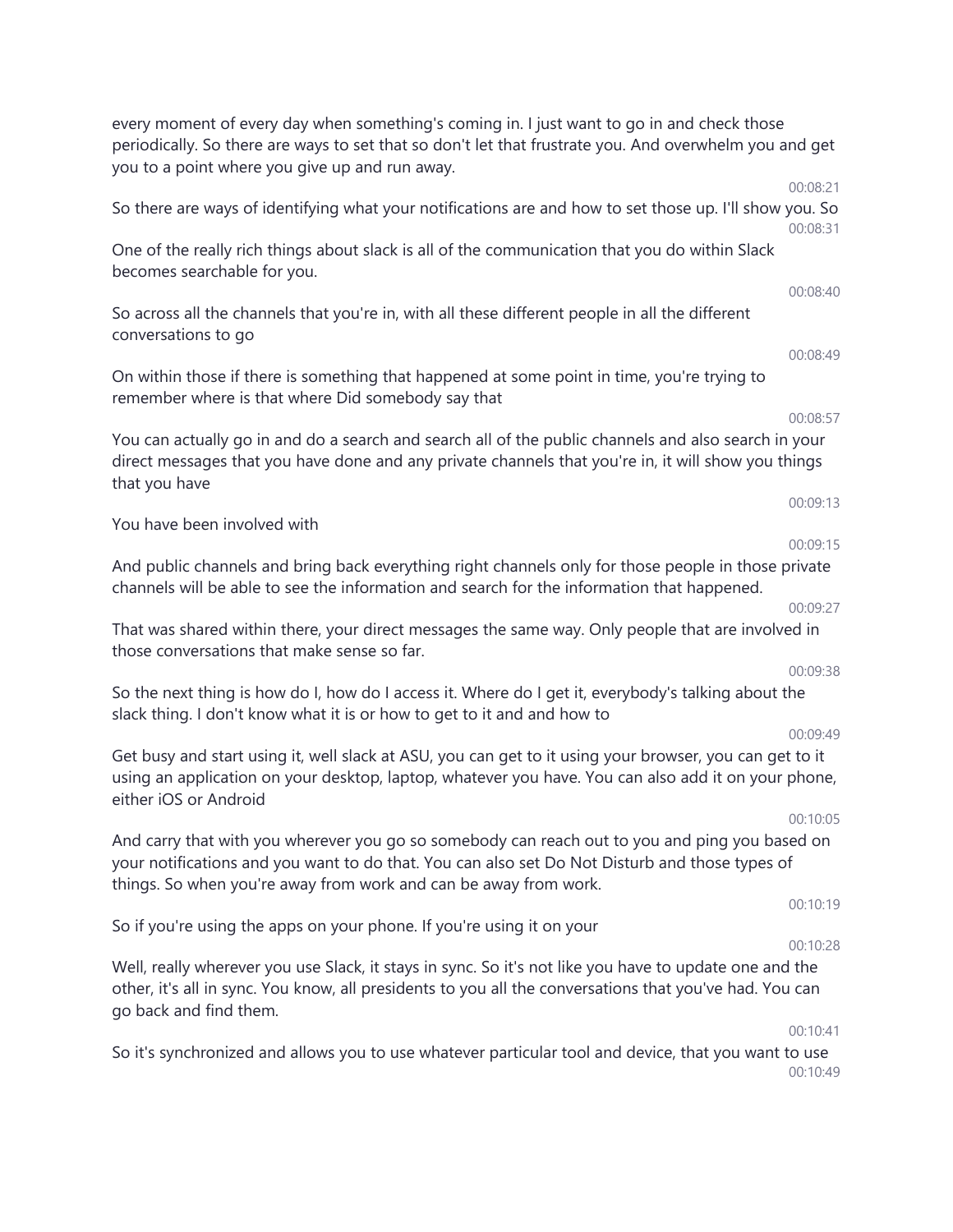| So what I'm going to do in just a moment is take us out to slack and kind of show us around and get<br>a feel for what is out there. Before we do that, is there. Are there any questions or any, anything you<br>want to know about before we go forward.                                                   |                      |
|--------------------------------------------------------------------------------------------------------------------------------------------------------------------------------------------------------------------------------------------------------------------------------------------------------------|----------------------|
| Alright, you're anxious to get in so let's let's go and see you see if we can make this thing work. Ah,<br>and I did a bad, bad, bad, bad right                                                                                                                                                              | 00:11:11             |
| Click on this link, it was                                                                                                                                                                                                                                                                                   | 00:11:22             |
| Asu.enterprise.slack.com                                                                                                                                                                                                                                                                                     | 00:11:27<br>00:11:30 |
| That takes me out to the web version of slack and I'm choosing to go there because I haven't set up<br>all of my workspaces, and all of my channels and everything else. There are some on here that we'll<br>be able to see                                                                                 |                      |
| It takes me to a place, it's going to ask me to login. I've already logged in on this computer so it<br>recognized my ASURITE ID.                                                                                                                                                                            | 00:11:45             |
| 00:11:55<br>And it logged me in. So the way to do this is when you click on that link. It's going to present you<br>with an option to do you want to go into slack, you would select that and then it's going to ask you<br>to login with your ASURITE credentials, your login with that and it'll bring you |                      |
| There's a                                                                                                                                                                                                                                                                                                    | 00:12:18             |
| Yes.<br>Tempe - 402k                                                                                                                                                                                                                                                                                         | 00:12:20             |
| Can we go back to that logging is thing when you have a second. I don't know if now is the right<br>time to ask                                                                                                                                                                                              | 00:12:21             |
| But maybe if there's time at the end. Can you help us along in                                                                                                                                                                                                                                               | 00:12:28<br>00:12:32 |
| Absolutely. Thank you.<br><b>Rick Baker</b>                                                                                                                                                                                                                                                                  |                      |
| So, yeah. So remind me of that when we get to the end.                                                                                                                                                                                                                                                       | 00:12:35             |
| But really write this down. It is ASU.edu/Slack<br>Tempe - 402k                                                                                                                                                                                                                                              | 00:12:40             |
| ASU.edu forward slash slack<br><b>Rick Baker</b>                                                                                                                                                                                                                                                             | 00:12:46             |
| We need to make sure that we're getting in under the ASU into the ASU grid.                                                                                                                                                                                                                                  | 00:12:55             |
| And there are some things that we want to be careful of. So thanks for bringing that up.                                                                                                                                                                                                                     | 00:13:02             |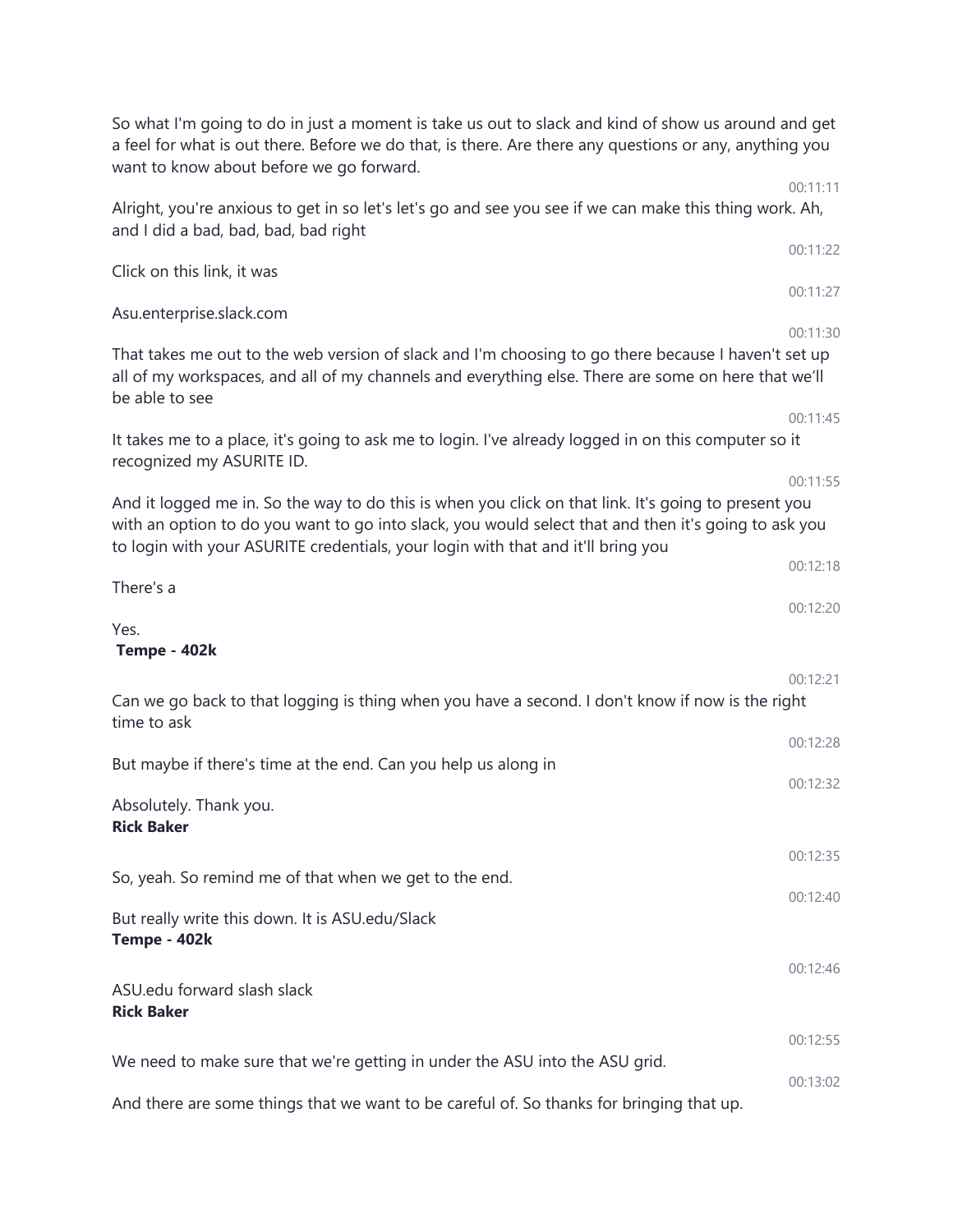If you're not, if it's not asking you to login with your ASURITE credentials or if it doesn't take you on if you're already logged in with your ASURITE credentials, then you're probably in the wrong space. **Tempe - 402k**

|                                                                                                                                                                                                                                                                                        | 00:13:20             |
|----------------------------------------------------------------------------------------------------------------------------------------------------------------------------------------------------------------------------------------------------------------------------------------|----------------------|
| I'm just getting                                                                                                                                                                                                                                                                       | 00:13:22             |
| Sign into your workspace. Use your workspace URL on slack.com<br><b>Rick Baker</b>                                                                                                                                                                                                     |                      |
|                                                                                                                                                                                                                                                                                        | 00:13:28             |
| Alright, so let's take a look at that a little bit later. And we'll figure that out.                                                                                                                                                                                                   | 00:13:34             |
| So when I come in here. If I figured out the issue that they're having out there. And then I see a<br>number of different workspaces that I have opportunity to join.                                                                                                                  |                      |
| There are some of these that are going to show up for me because their private spaces that you're<br>not going to see, most likely you're going to see these two                                                                                                                       | 00:13:47             |
|                                                                                                                                                                                                                                                                                        | 00:13:55             |
| Because ASUcommunity everybody within ASU is added to that through the admin services and so<br>because you're a member of the ASU community.                                                                                                                                          | 00:14:08             |
| It add you to the ASU Slack community as well, so that number that I told you earlier 29,738 came<br>from that.                                                                                                                                                                        |                      |
| MLFTC Connect is the one that is specific to the teachers college and the one we're going to go into<br>for the purposes of this training.                                                                                                                                             | 00:14:18             |
| But if I scroll down, I can browse through 256 other workspaces that are in the university.                                                                                                                                                                                            | 00:14:28<br>00:14:35 |
| To see if there's anything in there that is of interest to me or I can search if I don't want to look<br>through every one of those 256 if there's one specifically that I need to find that as a public channel<br>that I need to join then I would search for it to try to find that |                      |
| Correct me if I'm wrong. These are workspaces, though not channels. Correct. That is correct. These<br>are work work spaces that contain multiple channels.                                                                                                                            | 00:14:55             |
| Tempe - 402k                                                                                                                                                                                                                                                                           |                      |
| Who has the permission or authority to create a new workspace.                                                                                                                                                                                                                         | 00:15:06             |
| <b>Rick Baker</b>                                                                                                                                                                                                                                                                      |                      |
| You can create private workspaces. We'll talk about that in a little bit.                                                                                                                                                                                                              | 00:15:12<br>00:15:17 |
| Excuse me. No, we can't create our own workspaces.                                                                                                                                                                                                                                     |                      |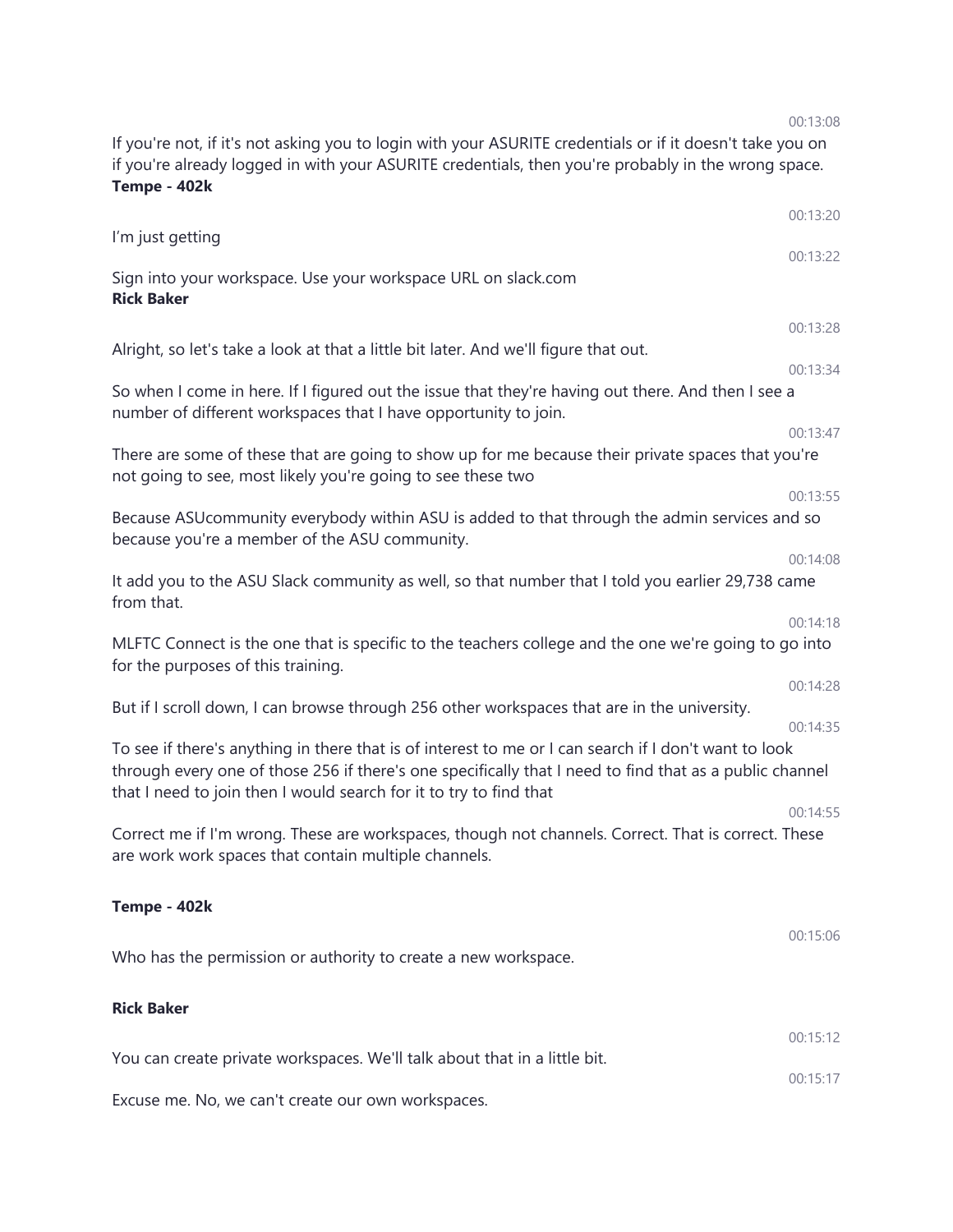There are pathways and methods to do that but contact either Kelly awry and we can help you. 00:15:30 Get those requested and get those setup for

### **Tempe - 402k**

Okay, thank you.

### **Rick Baker**

|                                                                                     | 00:15:34 |
|-------------------------------------------------------------------------------------|----------|
| Any of those workspaces interested with require permission to join                  | 00:15:38 |
| The ones that are public do not require permission. There are some that are private |          |
| There are many out there that are private that you won't see there, so it's         | 00:15:44 |
|                                                                                     | 00:15:52 |
| You can go in and check it out and see if you want to join it.                      | 00:15:57 |
| Thank you for the question.                                                         |          |
|                                                                                     | 00:16:00 |
| So,                                                                                 | 00:16:02 |

Already when I came in here and asks me slack need your permission to enable desktop notifications. I'm just going to close that for right now. And then it's going to scream at me instead and saying, really, we strongly recommend that you do this, I'm going to ask you to ask me later.

And so we can come back to that. You can choose to allow it. In fact, I would suggest you go ahead and do that because that's your computer, asking you, if it's okay to do that. It'll do that same thing on your phones. Well,

00:16:36 So just going to kind of run down some of things in call these out to you. 00:16:42 We can 00:16:44 I'm imagining that most of you have seen some of this. This is the pain in which you're going to see most of the conversation take place. 00:16:54 This is where 00:16:56 People will share a post and then 00:17:01 People reply to that respond to it. We'll come back and talk a little bit more about that. In a few minutes 00:17:11 This identifies the MLFT connect this identifies the workspace that I'm currently in and

00:15:22

00:15:32

00:16:20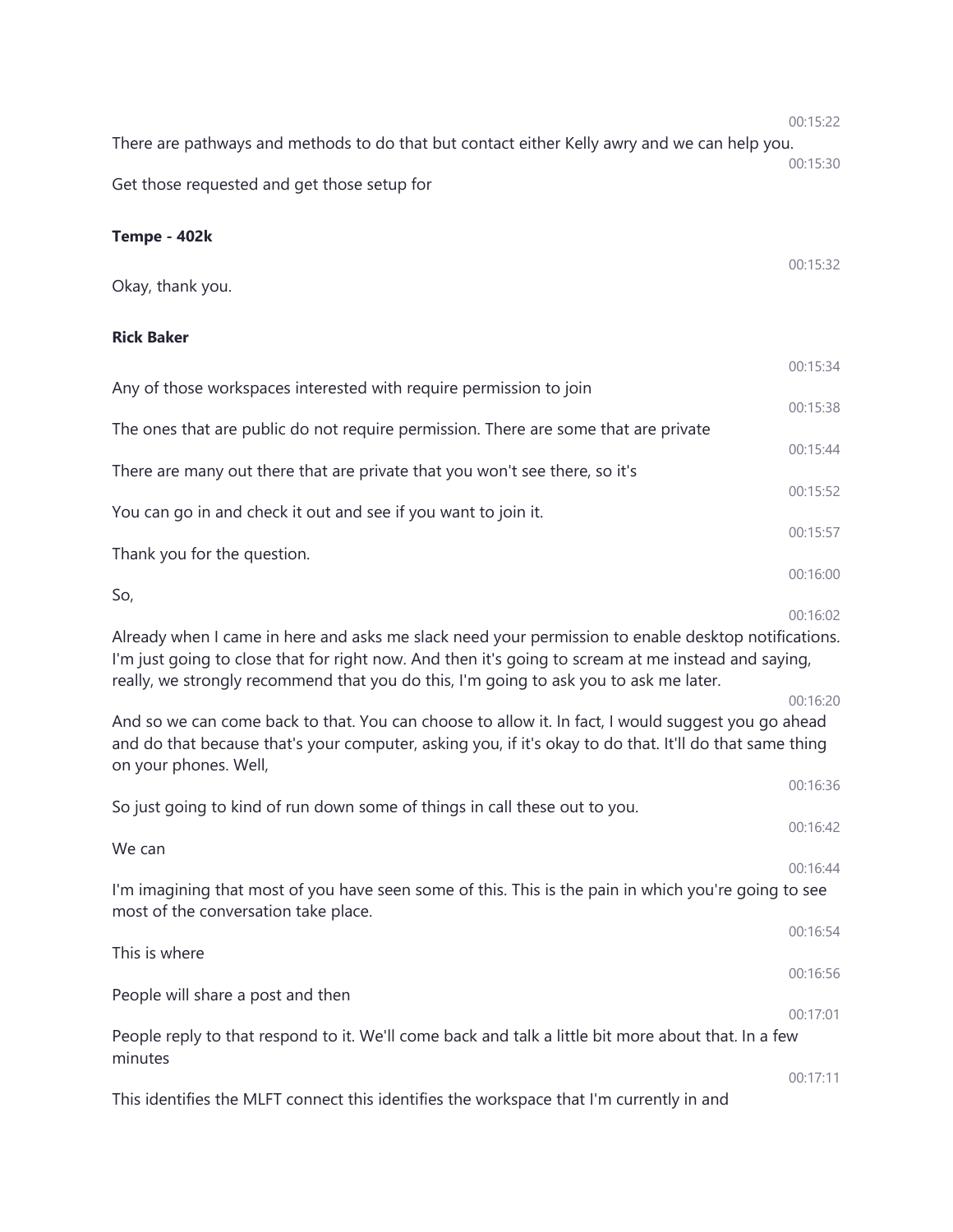|                                                                                                                                                                                                                                                                                                  | 00:17:19 |
|--------------------------------------------------------------------------------------------------------------------------------------------------------------------------------------------------------------------------------------------------------------------------------------------------|----------|
| Likely beneath that, it reminds me who I am.                                                                                                                                                                                                                                                     | 00:17:22 |
| And over here to the right hand side is indicating that I'm in a meeting. Other people will see that<br>across slack so that they'll know that I'll have a calendar icon next to my name.                                                                                                        |          |
| So they'll know that I'm in a meeting or something is going on. And I'm not available.                                                                                                                                                                                                           | 00:17:38 |
|                                                                                                                                                                                                                                                                                                  | 00:17:44 |
| Jump to so I can do a quick search to find certain things to jump to and get to. If I wanted to find a<br>channel or to find a conversation that's going to use that                                                                                                                             |          |
| Click on that and do some some searching through. All Unreads.                                                                                                                                                                                                                                   | 00:17:56 |
| That is not on typically by default is something that I've turned on, because I've got numerous<br>workspaces. And I've got a lot of different channels within those. This will show me all of my unread<br>items in one place I can click that and all of them will come up over in this space. | 00:18:03 |
| I'll show you how to turn that on for you a little bit                                                                                                                                                                                                                                           | 00:18:22 |
|                                                                                                                                                                                                                                                                                                  | 00:18:26 |
| Threads. This is also something that's available threads are conversations that you                                                                                                                                                                                                              | 00:18:36 |
| That you can get into will share a little bit more about those in a moment. And you'll see kind of why<br>that would be interesting and helpful to have.                                                                                                                                         |          |
|                                                                                                                                                                                                                                                                                                  | 00:18:46 |
| These are the channels that I have right now I'm on the                                                                                                                                                                                                                                          | 00:18:51 |
| Within the MLFTC workspace. These are the channels that I have available to me. I'm currently in<br>general.                                                                                                                                                                                     |          |
| That it has a hashtag like this that means it's a public channel that has a lock that means it's a private<br>channel so                                                                                                                                                                         | 00:18:58 |
|                                                                                                                                                                                                                                                                                                  | 00:19:08 |
| Just kind of a way of knowing your way around. If I really like a particular channel and I want to kind<br>of have it above the rest of things. So to help me reduce some of the noise I can click on this.                                                                                      |          |
| I can star                                                                                                                                                                                                                                                                                       | 00:19:31 |
|                                                                                                                                                                                                                                                                                                  |          |
| I can star a channel.                                                                                                                                                                                                                                                                            | 00:19:34 |
|                                                                                                                                                                                                                                                                                                  | 00:19:37 |
| Yes, it is. Thank you. If I star this channel, it's going to move it up here under my star channels and I<br>can do that for all the channels. I'm most interested in. And the ones that I most want to follow.<br>Thank you.                                                                    |          |
|                                                                                                                                                                                                                                                                                                  | 00:19:50 |
| I'm going to unstar that if I have multiple star I can                                                                                                                                                                                                                                           |          |
|                                                                                                                                                                                                                                                                                                  | 00:19:55 |
| Use that star to to pull that up as well. I can bounce between these and kind of see what's going on.                                                                                                                                                                                            |          |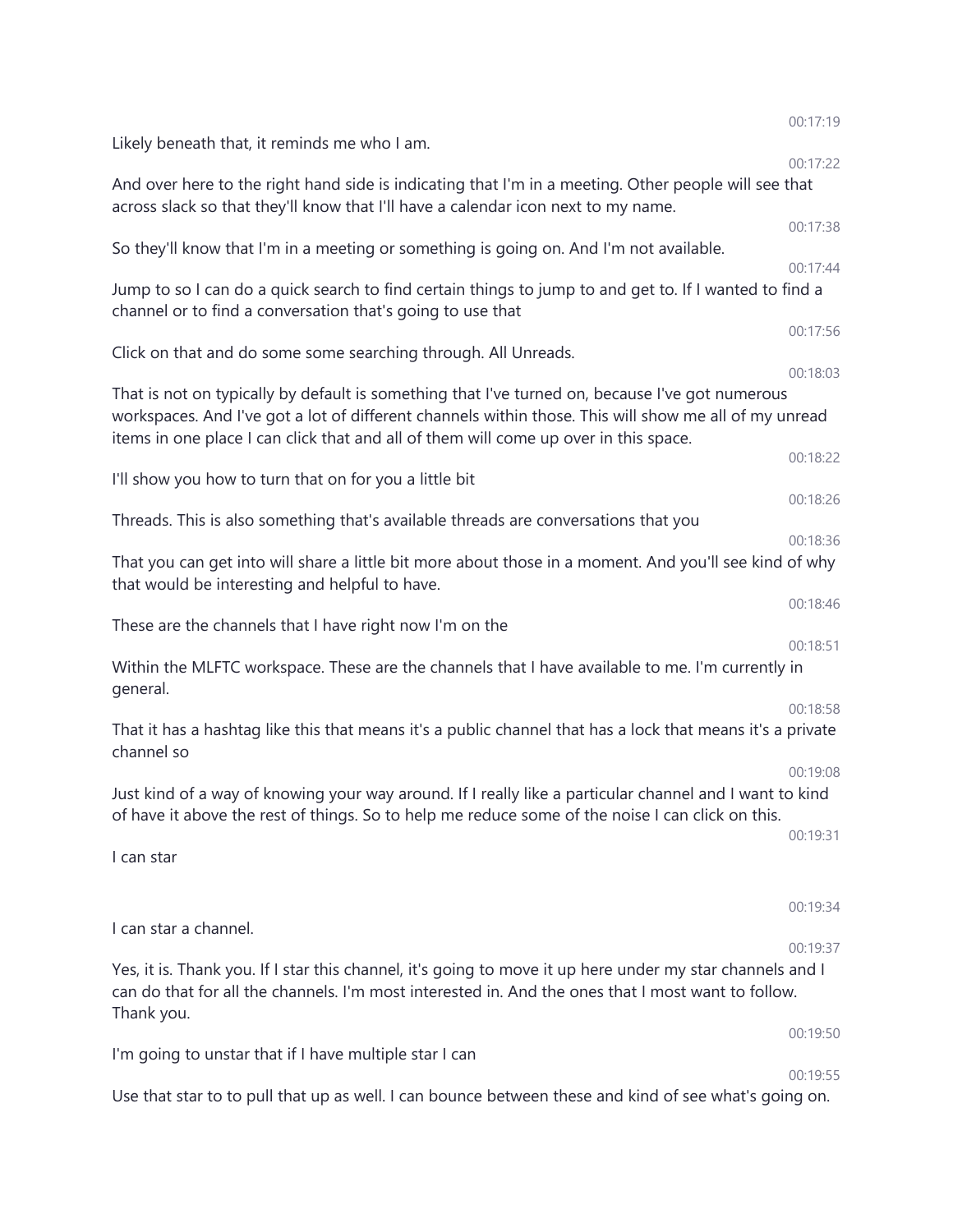00:22:51

# 00:20:59 Gave it a thumbs up and others are celebrating that with a Ta-Da and you're wondering how did they get those where they get them from you can click on this reaction to add a reaction and you 00:21:15 and I'm good with it, heart is hey, I love this is really great. 00:21:26 things. 00:21:43 Something else that you might want to do if you wanted to respond directly to Kevin's 00:21:48 Post, you can do a thread. So you could come in here and 00:21:55 Create a thread reply directly to that. I'm not thinking about this. So I don't really want to post something because this will go live. 00:22:07 But I could I could respond directly to whatever he was saying, and it would fit up underneath here very nicely and it would show my face and a number of other people that might be responding to that in the different replies that they had 00:22:27 So rather than responding in this manner. 00:22:33 00:22:36 As a thread as threaded reply and it's nicely tucked up and you can go in and look at those and then

under the threads. I could click on that and show me all the different threads that have been

Be race specific with this. If you wish to show the kind of skin tone that you that you have

can

You can choose any of these these handy reactions checkmark is really good for hey, I've seen this,

I'm watching this, or hey, I'm going to come back. I'm looking at this, but I don't have time to get to it right now. I'll come back to that later. And this really makes me happy. So those are all kind of cool

in and see what's going on. So Kevin made a post

Important information. And there are a number of people that are reacting to that post so you can hover over this and see that Ana, Marissa and Jody are all celebrating this are clapping. Notice it says

I'm looking down here. And notice, this one is kind of highlighted, it's bolded, so that means that there's been some activity in the shoutouts someone go down and see what's going on.

00:20:14 I clicked on shout out, it indicates to me that there are two new messages I can dismiss that I can go

00:20:02

00:20:28

00:20:30

00:20:48

00:22:01

00:22:09

It as a

involved.

And

skin tone 2 you can actually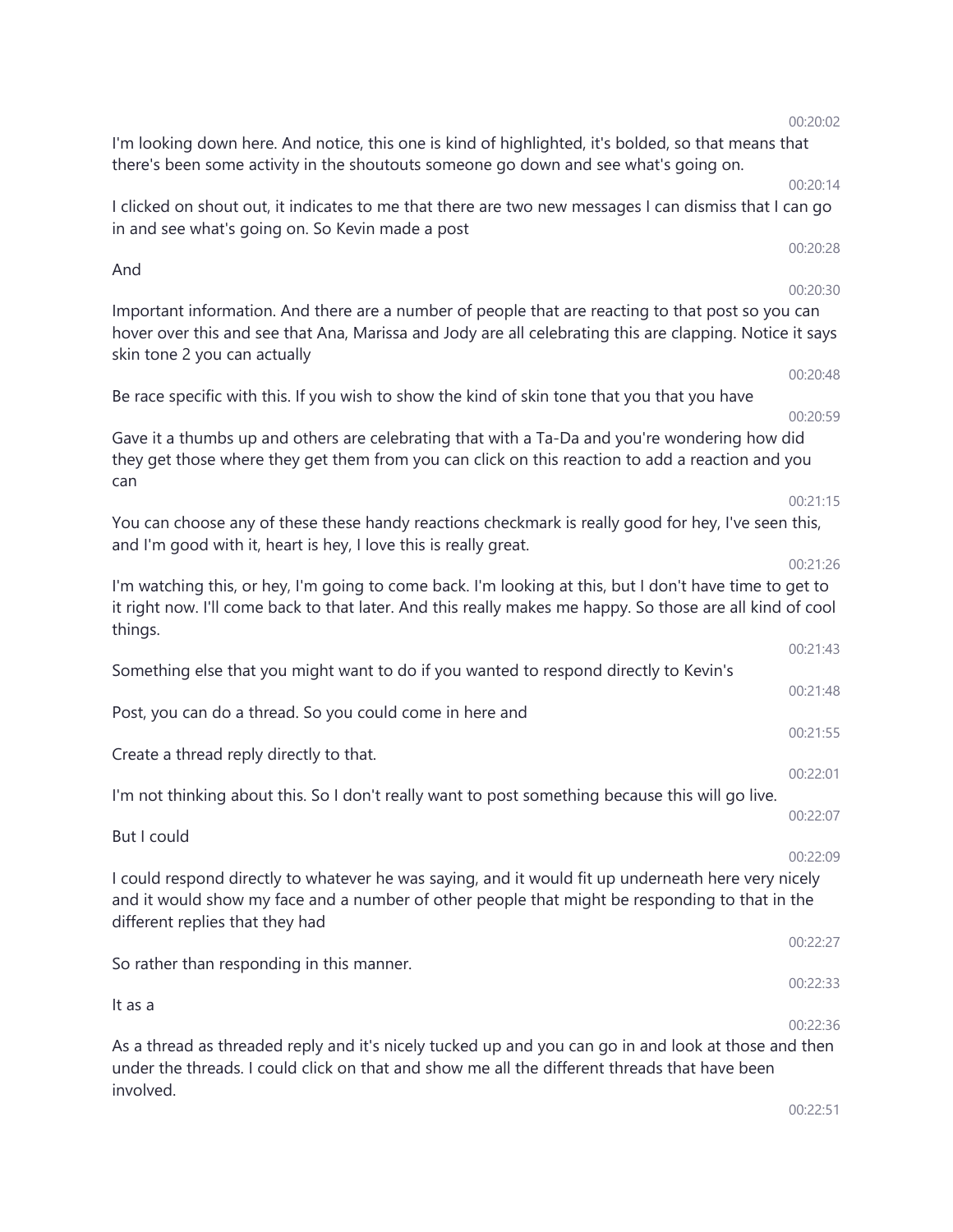Are more unread below, and that is probably in some of my direct message. Oh, that's in some of my organizational channels which is the next thing. So I have all these channels within 00:23:02 MLM, etc. And then I've got these wonderful channels within the organization. This is all the ASU and the other channels that I belong to this is 00:23:13 Only some of them. I have some others and other workspaces. These are ones that actually kind of fold up under here nicely because added another way 00:23:25 There are direct messages that I can direct message different people and thankfully I don't have any of those showing right now but 00:23:34 The yellow button here identifies it they're active. If it's empty that means that they're away and it looks like the Paul Willett is out sick today. So he went in and under his profile was able to set that he is out. 00:23:53 Sick. And then there are some apps that I have added in I've added an Outlook Calendar, and there's a nifty tool is called slack foundry 00:24:02 That I've added in Slack Foundry is a training tool. If you want a tour of slack. You can use that. So you can go in and add that in to your slack. So you can kind of play around with that and have slack walk around and show you 00:24:22 Any quick questions about any of the information that I've shared with you so far about these items. 00:24:31 I'm assuming in order to see the calendar by your name, you first have to add the outlook app. 00:24:35 Yes. So to see the calendar by my name, and we need to add the Outlook app. So if you're wondering, well, why don't fit. Why doesn't slack know that I'm in a meeting and why didn't it tell everybody that because maybe you haven't added outlook to your 00:24:52 To slack. So there are different apps that you can add. We'll talk about that. Yes, on the **Unknown Speaker** 00:25:00 On the outlook as far as showing that youre in a meeting how specific is it **Rick Baker** 00:25:09 It will not just show that 00:25:12 During 00:25:20 Your meeting. 00:25:23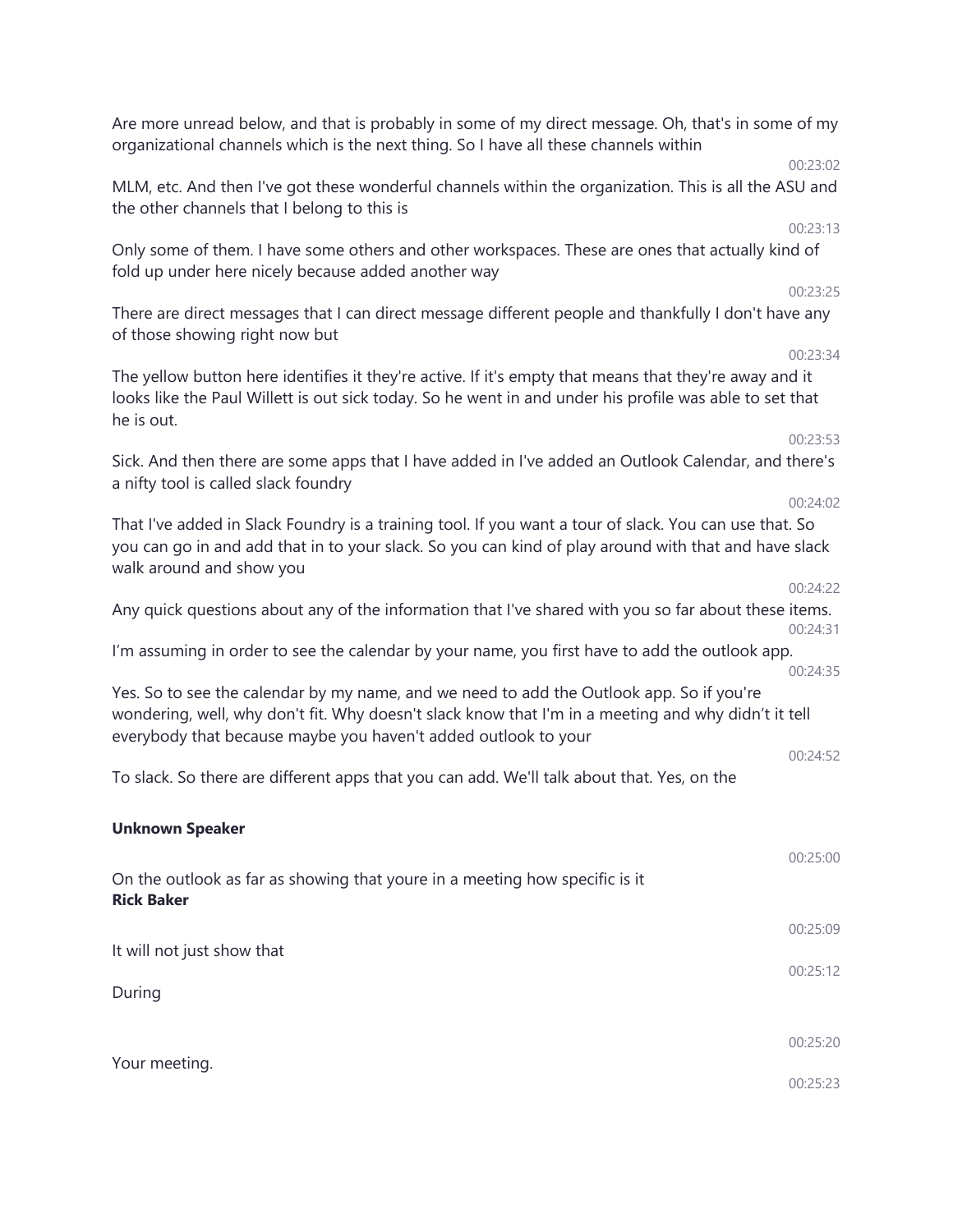This is showing me in a meeting from the Outlook calendar app that's me. So, and by the way I do communicate with myself. And this is something you probably want to do occasionally if you if you have notes and things that you want to 00:25:41 Share with people. 00:25:43 But you want to know what it's going to look like before you post it, you can post it to yourself first see what it's going to look like. 00:25:52 And see how it's going to behave. And I think I did that up here, sometime before 00:25:58 So do you have a message with a lot of strange different formatting, send it as a direct message to yourself to make sure 00:26:07 And everything's fine, so I wanted to see how it's going to behave 00:26:13 So I sent that message to myself just to see what it would look like. And these are different ways. 00:26:20 Of doing some things. So I wanted to see 00:26:23 But this gives you a note. 00:26:26 Just space you can drop messages. You can do a list of things you want to do that day. Make a list of things for yourself. Keep links and files handy. So that's kind of a nice thing to have. 00:26:44 And it does remind you that you do need to supply both sides of the conversation. 00:26:50 What else 00:26:54 Under this top 00:26:58 Where it has a little drop down under MLFT connect. If I click on that. I can set my status. So this is currently I'm in a meeting, but I could also I could clear that status out 00:27:16 And I could go back in and 00:27:19 I can set my status, I can say that I'm out sick today I'm community I vacationing I'm working remotely. So it's a nice tool to use to let people know 00:27:30 Kind of that you're away. So in on Outlook, it would be they'd have to send me an email to find out that I'm gone. If I did it here. If I click on vacationing than they would know in Slack that hey, he's on vacation is probably not going to get to this so I can choose somebody else to ask this question to. 00:27:53 For myself back in a meeting. 00:27:55 Also in that one thing that we've learned in our department is when you set those statuses. You can also put the to and from date you can customize it as well. Yeah. 00:28:05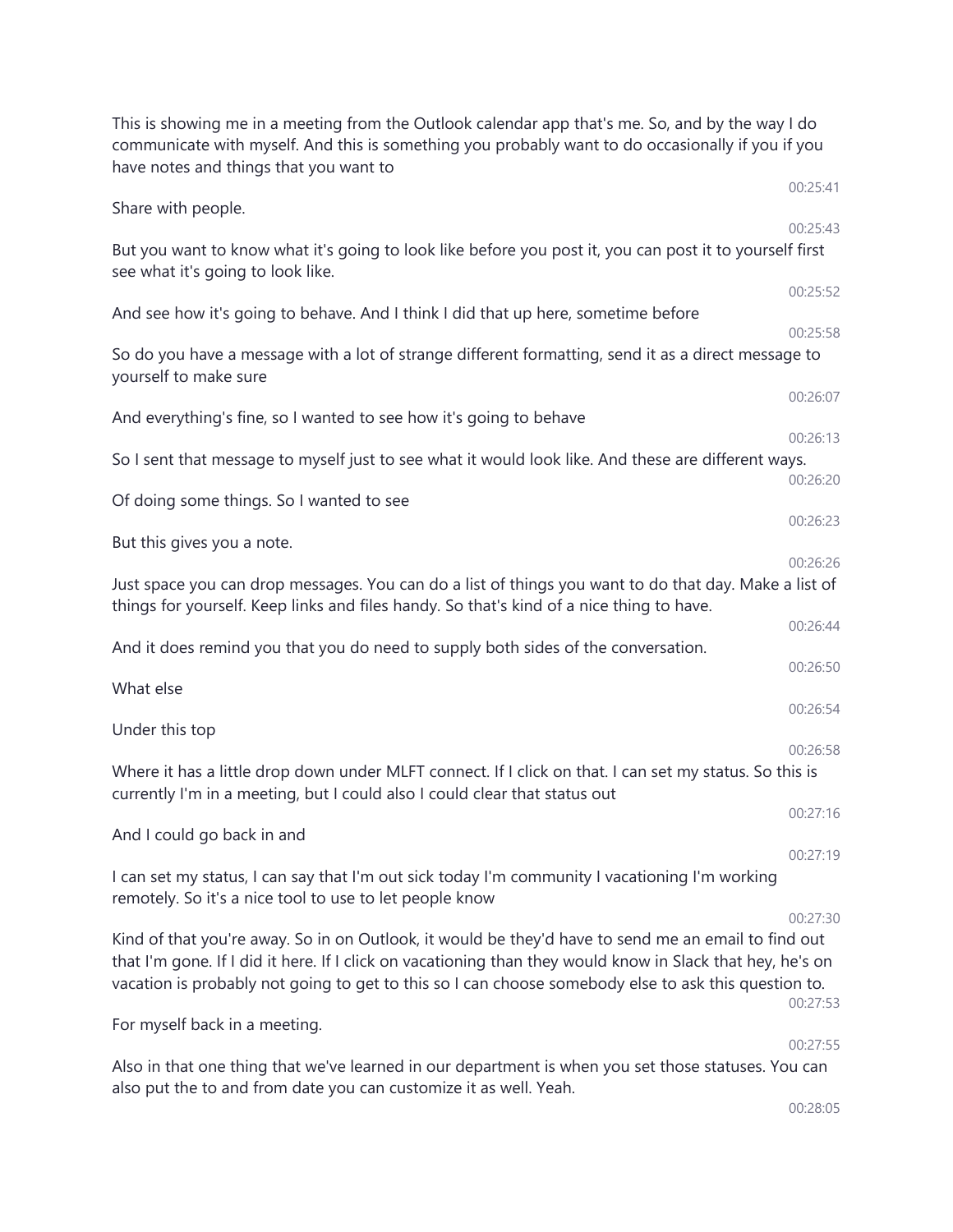| So if you're going to return from vacation on a state, you can just type that in that bar and say you're<br>returning on a specific date. Thank you for that note.                                                                                                                          |          |
|---------------------------------------------------------------------------------------------------------------------------------------------------------------------------------------------------------------------------------------------------------------------------------------------|----------|
|                                                                                                                                                                                                                                                                                             | 00:28:17 |
| So there are other things like profile and account. You're wondering kind of tricky. This picture in<br>there. Well, you go to that option of profile and cap and you open that up and get my ugly face and<br>it won't be mine. You'll have just an opportunity to upload your picture and |          |
| By editing your profile.                                                                                                                                                                                                                                                                    | 00:28:37 |
| And upload an image there.                                                                                                                                                                                                                                                                  | 00:28:40 |
|                                                                                                                                                                                                                                                                                             | 00:28:44 |
| There are some things in here that you can manage other things you cannot just be careful about<br>what you do. Let me make sure it's truthful.                                                                                                                                             |          |
|                                                                                                                                                                                                                                                                                             | 00:28:53 |
| But there are many other things that you can put in here. If you have a Twitter account that is used<br>for work purposes. You can put that in there. Be careful about putting personal things on here.                                                                                     |          |
| Remember, this is a work account and anything that you add to this or put in this is fair game for                                                                                                                                                                                          | 00:29:05 |
| public record. So keep that in mind. Try to reiterate that throughout this                                                                                                                                                                                                                  | 00:29:22 |
| So there are different options and things that I can do in here. I can view all files that I posted. I can<br>set myself away. I can copy my member ID, though. I don't know why I'd do that                                                                                                |          |
|                                                                                                                                                                                                                                                                                             | 00:29:36 |
| Account Settings viewing preferences, I should look at those.                                                                                                                                                                                                                               |          |
| And that is where I have my so I clicked on viewing my preferences. I can go in and look at my<br>notifications. I can enable desktop notifications here if I wanted to.                                                                                                                    | 00:29:41 |
| And I can ask it to notify me about replies to threads I'm following I can use different settings from<br>my mobile device, which I do definitely want to do because I don't want to hear it on my phone. And<br>then hear it on my computer.                                               | 00:29:53 |
|                                                                                                                                                                                                                                                                                             | 00:30:08 |
| All those simultaneously, but just far enough apart that it irritates me                                                                                                                                                                                                                    | 00:30:13 |
| And then I can set what I want it to do all new messages, direct messages, mentions and keywords or<br>nothing at all.                                                                                                                                                                      |          |
| So there are some channels and some workspaces that you don't want to hear anything from so I'm<br>at the workspace level.                                                                                                                                                                  | 00:30:21 |
| You know, I'm doing this notification setup and within this workspace. This is what I've chosen to do,                                                                                                                                                                                      | 00:30:29 |
| direct messages mentions and keywords, but chose nothing at all. And it would just highlight                                                                                                                                                                                                | 00:30:43 |
| And show me in bold which things have                                                                                                                                                                                                                                                       |          |
|                                                                                                                                                                                                                                                                                             | 00:30:50 |
| Activity.                                                                                                                                                                                                                                                                                   | 00:30:53 |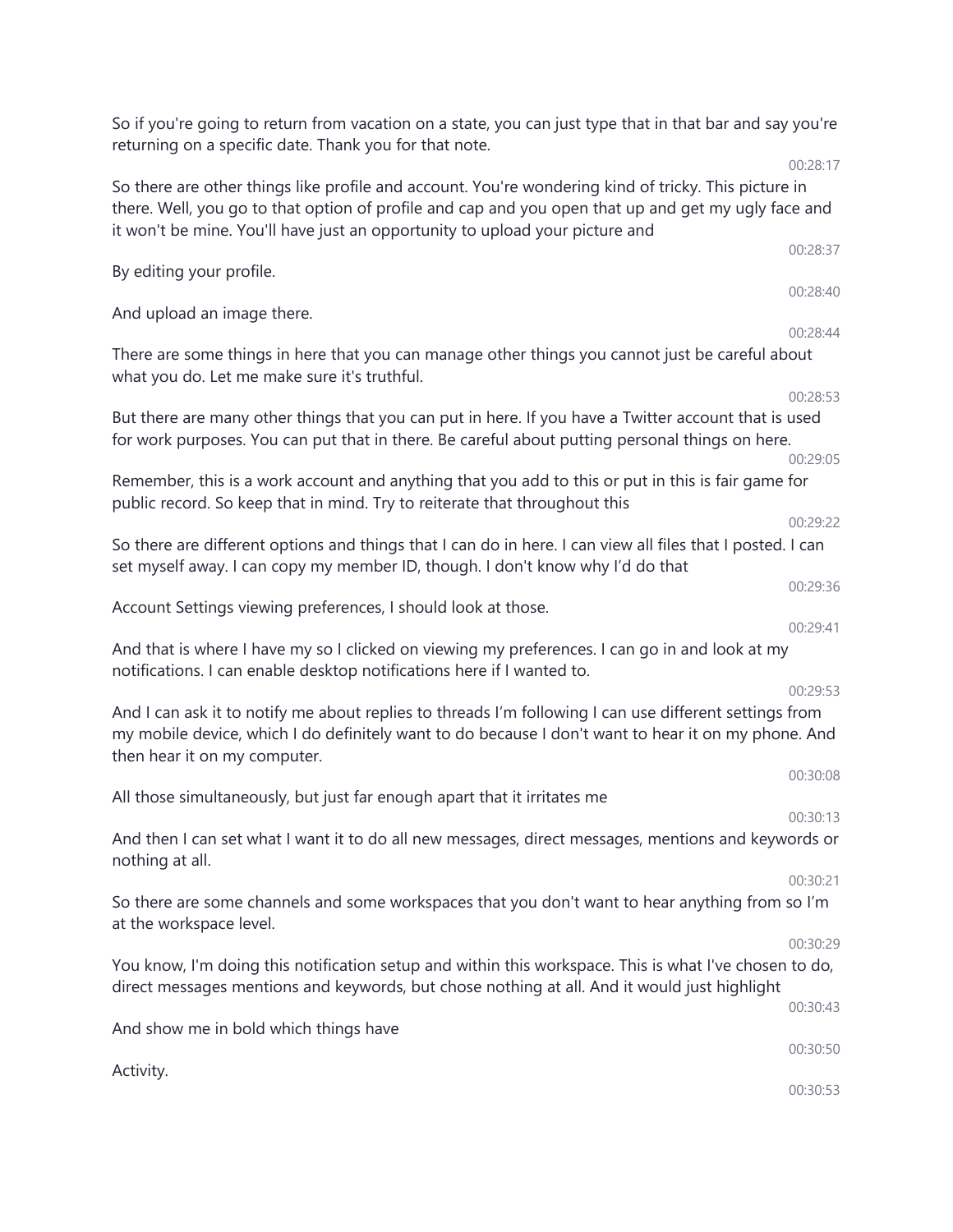| If I wanted to put some keywords that anytime. If somebody mentions this, I want to know about. So<br>if somebody is mentioning                                                                                                 |                      |
|---------------------------------------------------------------------------------------------------------------------------------------------------------------------------------------------------------------------------------|----------------------|
| A website. I want to know, anytime they mentioned what the word website, it would ping me and let<br>me know somebody has mentioned that keyword, so I can put however many                                                     | 00:31:04             |
| Items I want in here.                                                                                                                                                                                                           | 00:31:18             |
| And they're not case sensitive, use commas to separate those keywords in put whatever you want.                                                                                                                                 | 00:31:21             |
| If you want that, you don't have to put anything in those                                                                                                                                                                       | 00:31:29             |
| You can also set up Do Not Disturb which you may really like to do. And I have this set to<br>automatically disable notifications from                                                                                          | 00:31:33             |
| In that's set with mountain time and you can change that time, if you so choose.                                                                                                                                                | 00:31:45             |
| You can do some things with sound and appearance. I'm not going to go deeply into these                                                                                                                                         | 00:31:52<br>00:31:58 |
| Right, you can always mute all sound from slack. If you wish to do that.                                                                                                                                                        |                      |
| <b>But</b>                                                                                                                                                                                                                      | 00:32:04             |
| This one is something that you might want to think about doing is, if I'm not active on my desktop. If<br>you're waiting for something you really                                                                               | 00:32:07             |
| Are waiting for somebody ping us about something so send me an email notifications or ping me on<br>my mobile device. After two minutes in. There are multiple different settings for that. How long you<br>want to wait. Okay. | 00:32:14             |
| Go over here and click on this x that's going to get me out of that, click on this x and get me out of<br>that as well.                                                                                                         | 00:32:30             |
| Again under MLFTC connect. I can set myself away or number of different other things that I can do<br>in here.                                                                                                                  | 00:32:39             |
| I can switch workspaces, and go to any of these others workspaces that I'm a member up                                                                                                                                          | 00:32:49             |
|                                                                                                                                                                                                                                 | 00:32:54             |
| I can sign into another workspace, if I needed to. But if you do that, it's going to take you outside of<br>the ASU                                                                                                             |                      |
| Enterprise and go into other workspaces. So if you're in the ASU enterprise, you're going to do<br>switch to workspace, or if you're using this one that's to go sign into something else.                                      | 00:33:03             |
| Does that makes sense. Alright.                                                                                                                                                                                                 | 00:33:17             |
| I want to go back into preferences, real quick.                                                                                                                                                                                 | 00:33:23             |
|                                                                                                                                                                                                                                 | 00:33:27             |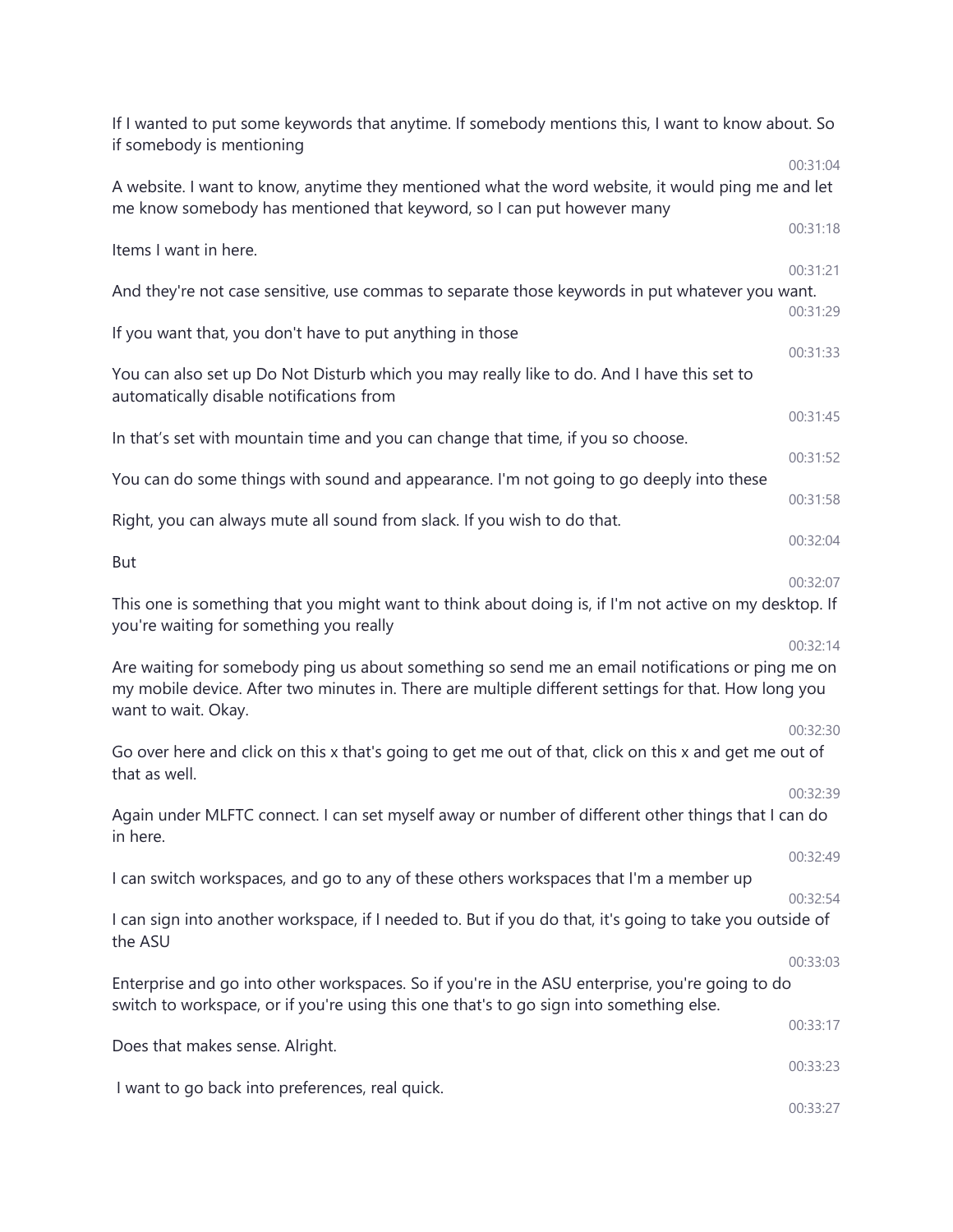| I do want to look at. We talked                                                                                                                                  |                      |
|------------------------------------------------------------------------------------------------------------------------------------------------------------------|----------------------|
| Language and region that's all kind of preset for you so you can change. Some of those things<br>messages and media, this is a look and feel of things is        | 00:33:32             |
| This how you want it to look. You can change the look and feel of it.                                                                                            | 00:33:42             |
| There are some additional options. If you don't like the 12 hour clock. You want the 24 hour clock. So<br>you don't have to try to figure out                    | 00:33:47             |
| What                                                                                                                                                             | 00:33:57             |
| What 12 am and what 12 pm                                                                                                                                        | 00:34:00             |
| Is it's kind of, it helps you know that                                                                                                                          | 00:34:03             |
| You can display color swatches hexadecimal.                                                                                                                      | 00:34:07<br>00:34:13 |
| Values for different colors and things. So a lot of different things that you can do. You can also set it<br>to bring emails into slack. If you wish to do that. |                      |
| Then go to sidebar. So you can see the sidebar.                                                                                                                  | 00:34:28             |
| I'm also going to show you some different things that you can do with that currently mine is looking<br>like this when the default color is purple               | 00:34:36             |
| Watch over on the on the sidebar. I can go to. That's kind of that purple look I can use the Aubergine<br>classic. Or I can use Hoth                             | 00:34:53             |
| Again, all of those different ones. But if I want a customized theme.                                                                                            | 00:35:08             |
| And by the way, there are there are so accessible themes that are                                                                                                | 00:35:13             |
| Visually sensitive, so that you have difficulty distinguishing                                                                                                   | 00:35:20             |
| That is                                                                                                                                                          | 00:35:27<br>00:35:30 |
| Something you can have, so I'm gonna go back in here and paste back in what I had.                                                                               | 00:35:38             |
| To what feels normal to me.                                                                                                                                      | 00:35:42             |
| So you can mess around with those if you want you can really mess it up so                                                                                       | 00:35:49             |
| In but you can always come back to one of those the safe programmed ones that are in there.                                                                      | 00:35:58             |
| If you want to turn on items so you can mark them as red, you can                                                                                                | 00:36:04             |
| You can set those settings here.                                                                                                                                 |                      |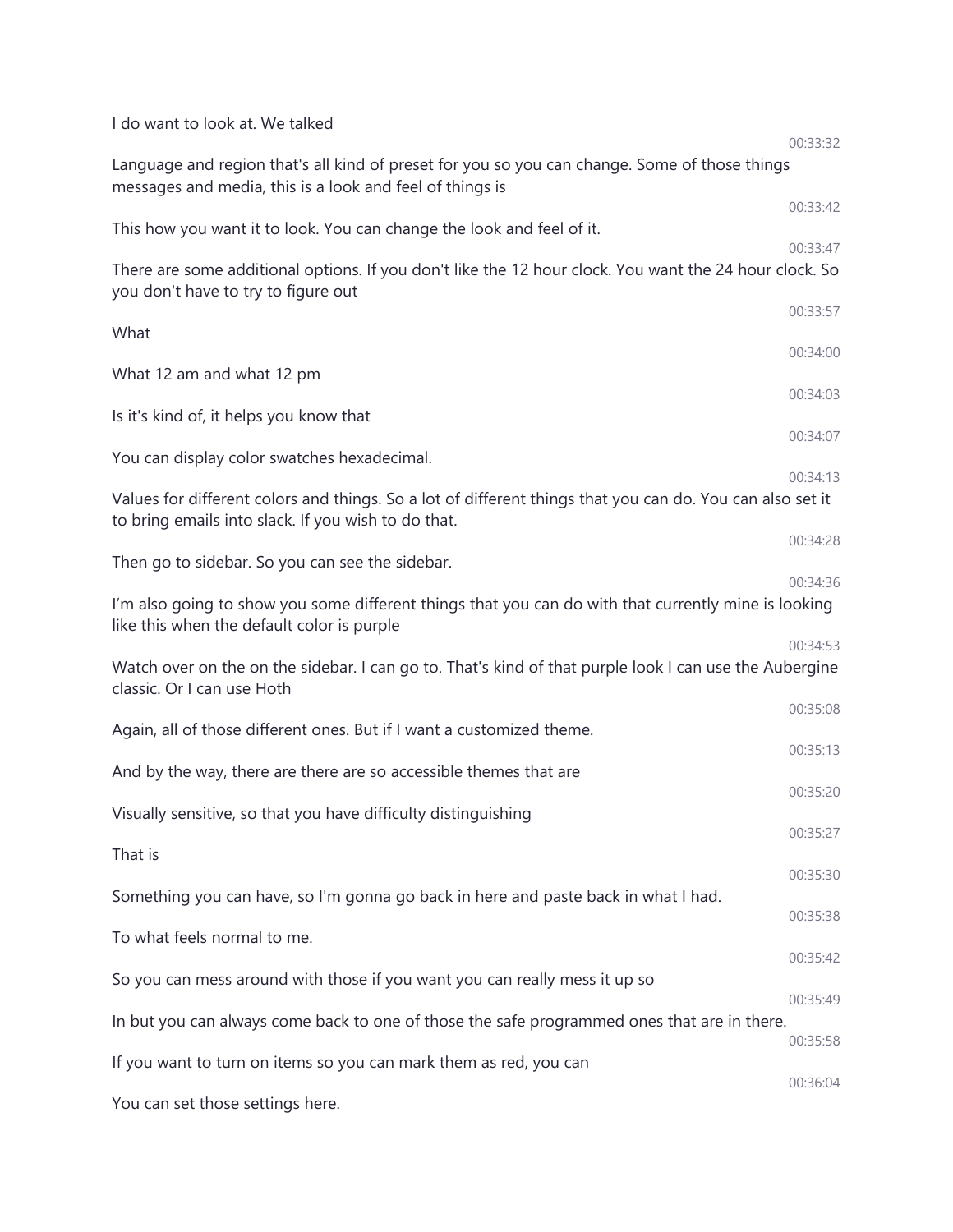|                                                                                                                                                                                                                                                                                          | 00:36:08             |
|------------------------------------------------------------------------------------------------------------------------------------------------------------------------------------------------------------------------------------------------------------------------------------------|----------------------|
| Shortcuts. You can identify those to give you an idea of how to do those accessibility. There are a<br>couple of things in here that I wanted to show                                                                                                                                    |                      |
|                                                                                                                                                                                                                                                                                          | 00:36:17             |
| For those of you who just are annoyed by the moving icons and and different things that are in<br>there. You can turn that movement off by allow only animated images.                                                                                                                   |                      |
| By disallowing that                                                                                                                                                                                                                                                                      | 00:36:32             |
| By saying you don't want to allow those kinds of images.                                                                                                                                                                                                                                 | 00:36:35             |
| We don't see everything. I don't know how they come in. Not exactly sure what it is, but                                                                                                                                                                                                 | 00:36:40<br>00:36:46 |
| But if you have trouble with that. That's one way to admit it.                                                                                                                                                                                                                           | 00:36:52             |
|                                                                                                                                                                                                                                                                                          |                      |
| In advanced. There are some different input options. There are some search options and other<br>options that you can go in and look at your leisure. I'll leave that to you.                                                                                                             |                      |
| I gotta catch up on some of my notes. Sure.                                                                                                                                                                                                                                              | 00:37:07<br>00:37:15 |
| So,                                                                                                                                                                                                                                                                                      | 00:37:17             |
| When you are in here and you're kind of                                                                                                                                                                                                                                                  | 00:37:21             |
| Community. Oh, I didn't show the all unread where to turn that on. It's in your preferences and you<br>could turn that on. So you can see all unread so I'm                                                                                                                              |                      |
|                                                                                                                                                                                                                                                                                          | 00:37:33             |
| Just search the preferences, you'll be able to find it. It sticks out, you'll be able to select it, but you<br>can turn that on and be able to see all your unread all your unread messages.                                                                                             |                      |
|                                                                                                                                                                                                                                                                                          | 00:37:46             |
| And so if you're in here, communicating. There's a couple of things that people do you notice this<br>app.                                                                                                                                                                               |                      |
|                                                                                                                                                                                                                                                                                          | 00:37:56             |
| And so that mentions her specifically and calls her out. And since her a notification that hey,<br>somebody posted something on Slack that you might want to take a look at or if I want her to see<br>something i would i would do an at mention of her name. If I wanted to at mention |                      |
| Kelly. I'm not actually going to do it                                                                                                                                                                                                                                                   | 00:38:15             |
| I could mention Kelly by just starting. I can type in the at symbol. If I start typing her name.                                                                                                                                                                                         | 00:38:20             |
|                                                                                                                                                                                                                                                                                          | 00:38:28             |
| It feeds me a list of people that as I continue to type, it's going to identify folks that might want to<br>choose. So I would select Kelly, it's going to put her                                                                                                                       |                      |
|                                                                                                                                                                                                                                                                                          | 00:38:42             |
| ID, which is her slack ID within the ASU grid and then I would type my message out.                                                                                                                                                                                                      | 00:38:48             |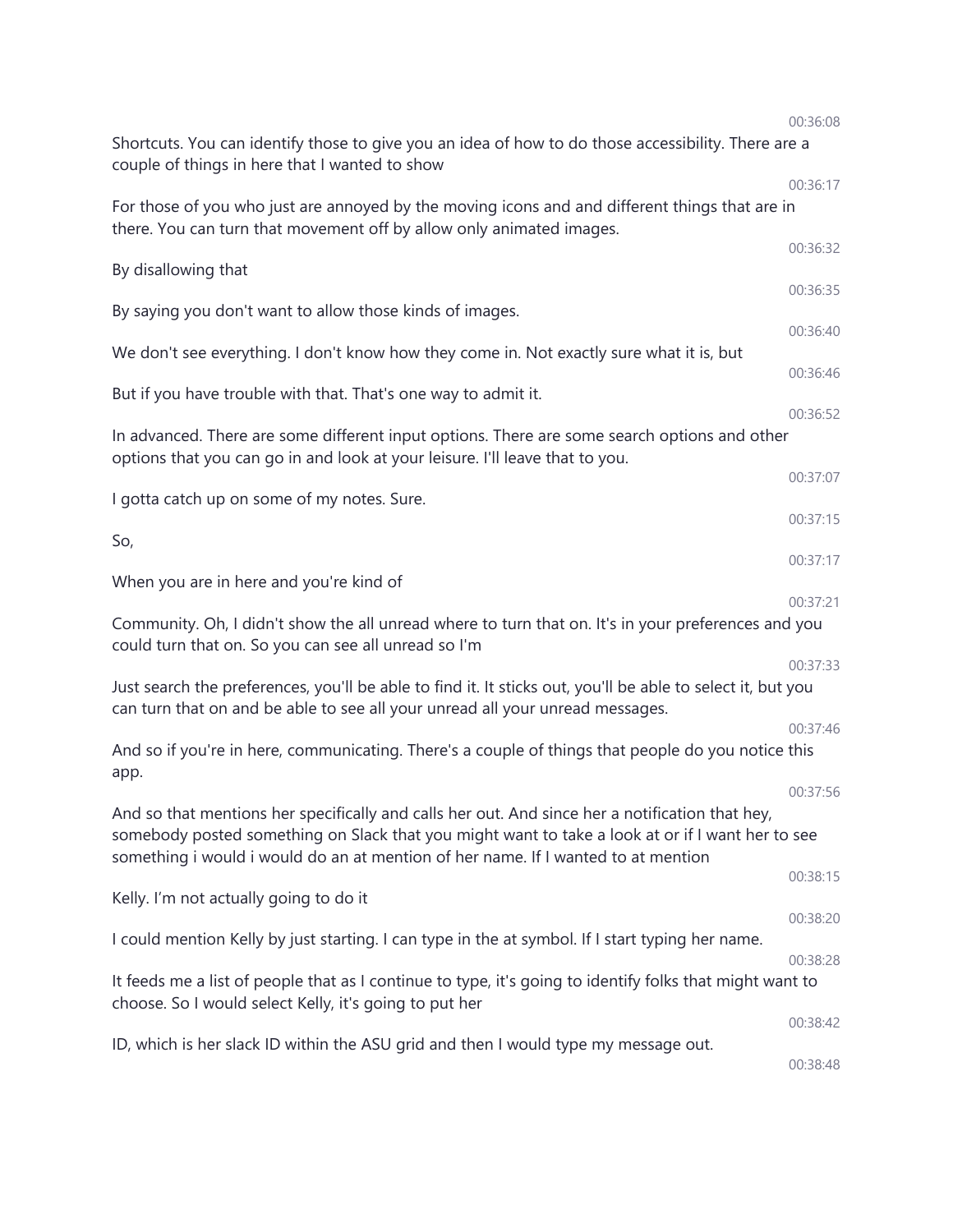just for Kelly to see, but I want to make sure that she sees it. If I wanted to reach out directly to Kelly and talk to only Kelly, I would do a direct message to Kelly. That makes sense. 00:39:08 There are other people that there's another option to do an at channel. If you do at channel it notifies everybody in in that particular channel. So let's say that there are 700 people in the deans doings channel but I think we're all added automatically to all these channels. Right. 00:39:34 You can subscribe 00:39:37 So if. So let's say that there's 600 people in there. If I do at Channel. It's going to go out and notify all those people that I posted a message. So you need to use that very judiciously out to choose words that I say 00:39:54 Carefully because you don't want to wake somebody up in the middle of the night if they've got if they haven't set there do not disturb those kinds of things. 00:40:03 For private channels, it may be okay to use that if you want everybody to see it. But if you're a one of these larger kind of community channels doing it at Channel. 00:40:15 Can be annoying and people may call you out for it so 00:40:19 I think and I might be wrong on this, because I've tried to do that within our own department and it wouldn't allow me do that because I'm not an administrator on some of these channels. 00:40:31 And their settings that allow that. So there are settings that you can when it comes to public channels. There are settings that will allow you, that only certain people can post to the channel. 00:40:45 And there are settings that say subscribe everyone to all of the general for allow for people to subscribe itself. Okay. There are a variety of settings that can be done by the admin. 00:40:57 Or the owner. Okay, so if I want to do that and mentioned the at channel I would need the administrator of that channel to give me that permission straighter, the works of the workspace. Okay. Yeah. 00:41:09 The workspace say that okay and then I do have one other question when you were talking about the unreads 00:41:16 I have notifications come through on my phone and my watch. And once they do if I clear on my, on my phone or swipe them. 00:41:25 It does not notify me when I get back to my desktop. So how do I mark it as unread so when I go back even if I clear it on my phone. How do I go back to my desktop. 00:41:37 And see those messages, because it's no longer bolded within the channel so you have to allow yourself to do that within the preferences. Okay, so if you go into preferences. 00:41:51

Making sure that Kelly sees whatever I posted. Maybe because I'm posting this in a channel. It's not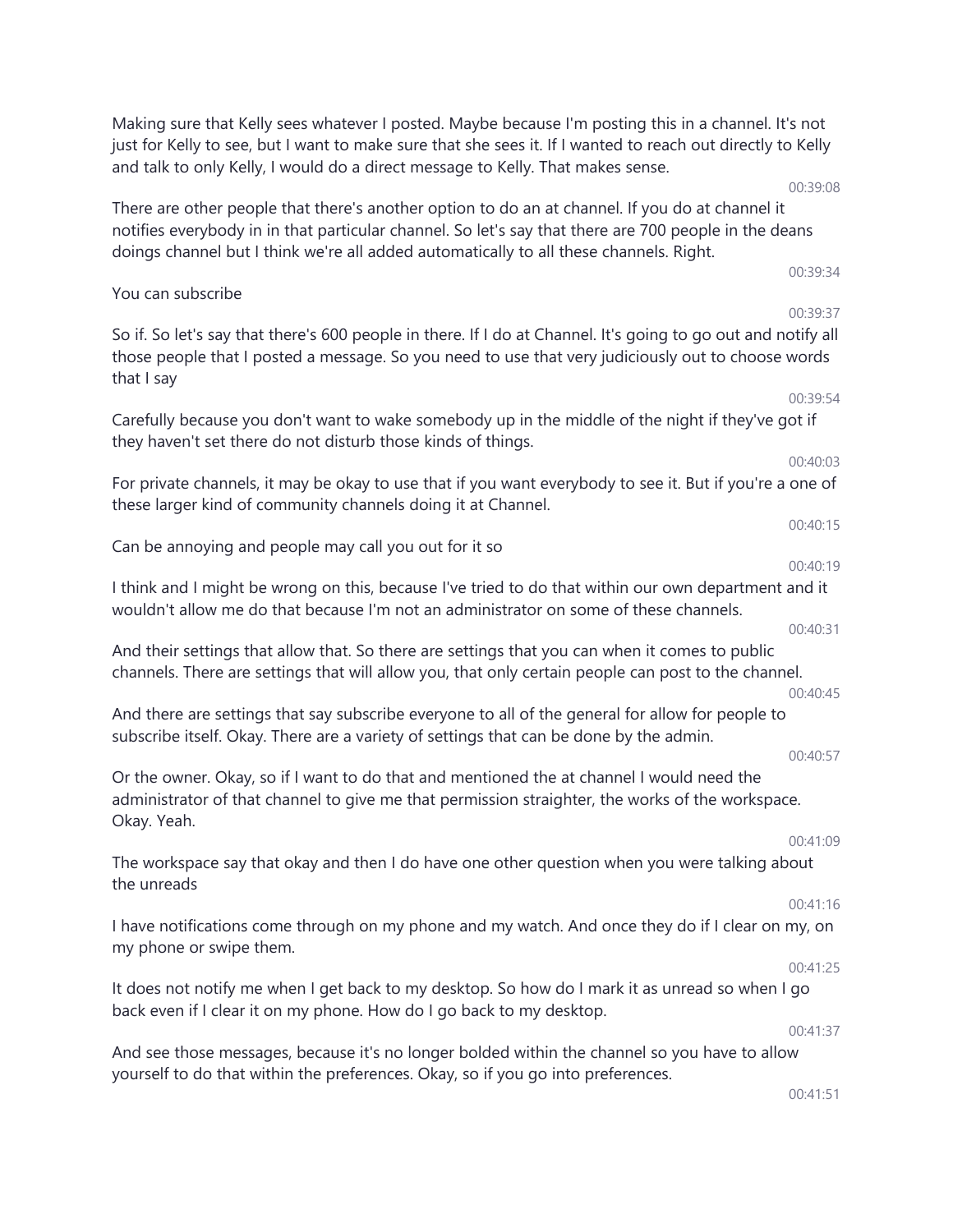| Go to                                                                                                                                                                                                                                                                           |                      |
|---------------------------------------------------------------------------------------------------------------------------------------------------------------------------------------------------------------------------------------------------------------------------------|----------------------|
| You may have to swim through this. Okay. Because I'm not not any that are marked as read. Yeah.                                                                                                                                                                                 | 00:42:00<br>00:42:07 |
| Yes.                                                                                                                                                                                                                                                                            |                      |
| Thank you. So this will give you the options.                                                                                                                                                                                                                                   | 00:42:09             |
| On how to set those start meeting where I left off and mark the channels read starting at the newest<br>message.                                                                                                                                                                | 00:42:14             |
| ls                                                                                                                                                                                                                                                                              | 00:42:27             |
| I don't know where the word i but I think you may be able to find it in the more item.                                                                                                                                                                                          | 00:42:32             |
| Find that get back to because I                                                                                                                                                                                                                                                 | 00:42:37             |
| I've done it before that, I don't know why.                                                                                                                                                                                                                                     | 00:42:40             |
|                                                                                                                                                                                                                                                                                 | 00:42:44             |
| I'm here it is.                                                                                                                                                                                                                                                                 | 00:42:47             |
| So if I go to the particular item. If I click on the ellipses. It will allow me to market isn't right.                                                                                                                                                                          | 00:42:58             |
| Okay, well, we can talk further about it because when I once I do it on my phone. It doesn't give me<br>that option to do that on my phone. Okay, so maybe we'll work on that. All right. Thank you. Okay.                                                                      |                      |
| So just going back to where I was.                                                                                                                                                                                                                                              | 00:43:12             |
| Also there's an option to do at here, which would notify anybody that's currently on a channel.<br>They're actually                                                                                                                                                             | 00:43:17             |
|                                                                                                                                                                                                                                                                                 | 00:43:28             |
| They're in that workspace. They're working they're online at the moment, it would notify everybody<br>that is on. So another one that you should use judiciously because you don't want to necessarily<br>interrupt people in their workflow. If it has nothing to do with them |                      |
|                                                                                                                                                                                                                                                                                 | 00:43:45             |
| Using the app mentions and you can do multiple at mentions of individuals in a notification just<br>recognize that everybody's going to see that you're at mentioning them.                                                                                                     |                      |
| So, and when Kevin did this. He did that rather nicely did it in line.                                                                                                                                                                                                          | 00:43:57             |
|                                                                                                                                                                                                                                                                                 | 00:44:02             |
| And it actually notifies Kareena that he posted that so she needs to see that and also other people<br>can hover over it and see what he's talking about.                                                                                                                       |                      |
| Yes.                                                                                                                                                                                                                                                                            | 00:44:15             |
| Are you going to cover direct messages from here. Yeah. So I wanted to send a direct message to<br>Karina from here. Okay, so if you want to do if you're in this space, you want to send a direct<br>message to Karina one way you could do it is                              | 00:44:17             |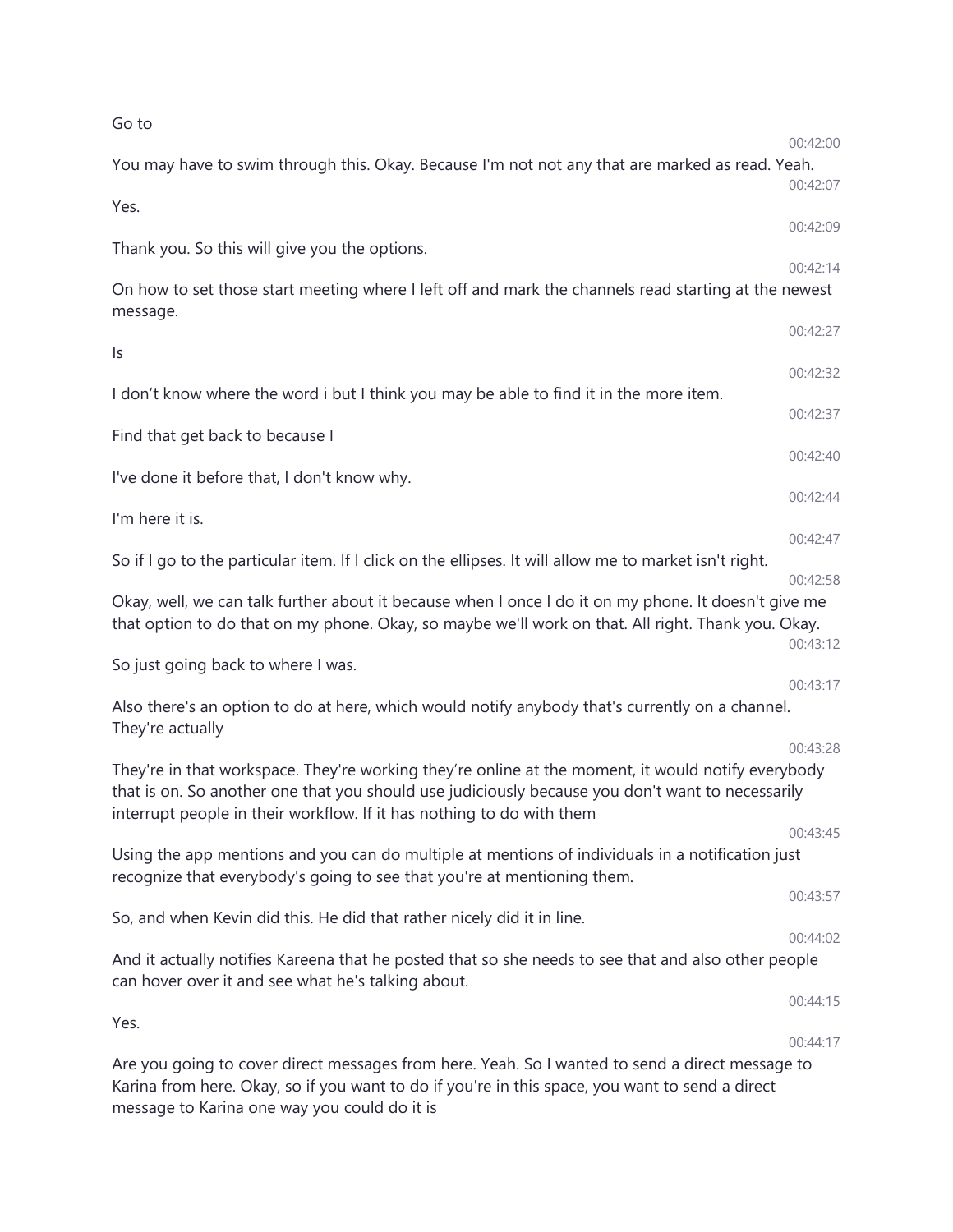|                                                                                                                                                                                                                                                                                              | 00:44:33 |
|----------------------------------------------------------------------------------------------------------------------------------------------------------------------------------------------------------------------------------------------------------------------------------------------|----------|
| Click on that you can find that pops this up, you can click on message and send her a direct message<br>that have just bring up a dialog and you can begin messaging her                                                                                                                     |          |
|                                                                                                                                                                                                                                                                                              | 00:44:44 |
| The nice thing about it is when you have had previous conversations with Karina all of those<br>messages. Obviously I've not communicated with Karina via slack before, but if I had all of those<br>messages would be here in line and I would be able to go back in and reference anything |          |
| If needed,                                                                                                                                                                                                                                                                                   | 00:45:05 |
| By the way, I can just                                                                                                                                                                                                                                                                       | 00:45:07 |
| I can delete messages. If I want to                                                                                                                                                                                                                                                          | 00:45:15 |
| Or I can delete somebody from my direct messages list. I want to just take them off my direct<br>messages list. I click on that doesn't delete them from anything other than that list.                                                                                                      | 00:45:19 |
|                                                                                                                                                                                                                                                                                              | 00:45:30 |
| To bring them back.                                                                                                                                                                                                                                                                          | 00:45:33 |
| Yes, which hides it just hide it basically is what it's done.                                                                                                                                                                                                                                | 00:45:37 |
| So I communicated with a number of different people. These are the most recent ones that I have<br>communicated with those will pop in hold there since Paul is out sick. I can close that one and it just<br>reduces that number. It's not necessarily                                      |          |
| If I wanted to, if there's an item i think is really particularly interesting and I want                                                                                                                                                                                                     | 00:45:58 |
|                                                                                                                                                                                                                                                                                              | 00:46:06 |
| I want to pin that for everybody to see. I could do that. So there are a couple of those that have been<br>done here going to deans doings there is one that has pin in it pins it for everybody across the<br>channel.                                                                      |          |
|                                                                                                                                                                                                                                                                                              | 00:46:25 |
| And so all 1334 and have this pin and I can do that by clicking on it and brings it up over here.                                                                                                                                                                                            | 00:46:38 |
| And it says,                                                                                                                                                                                                                                                                                 |          |
| What that I can do message tells me it was pinned by rich givens some chance having teacher<br>shortage                                                                                                                                                                                      | 00:46:41 |
| So,                                                                                                                                                                                                                                                                                          | 00:46:49 |
|                                                                                                                                                                                                                                                                                              | 00:46:51 |
| Riches no longer here, but it's still, it still remains. And that's part of the history                                                                                                                                                                                                      | 00:46:57 |
| But that's one of the nice things about slack. So let's say that                                                                                                                                                                                                                             | 00:47:02 |
| Somebody new to the college kind of wanted to come in and see, you know, what's been going on                                                                                                                                                                                                |          |
| College Hall. I wasn't here before I arrived. They could come in here that could scroll up and see all<br>the different things that have been posted                                                                                                                                         |          |

00:47:15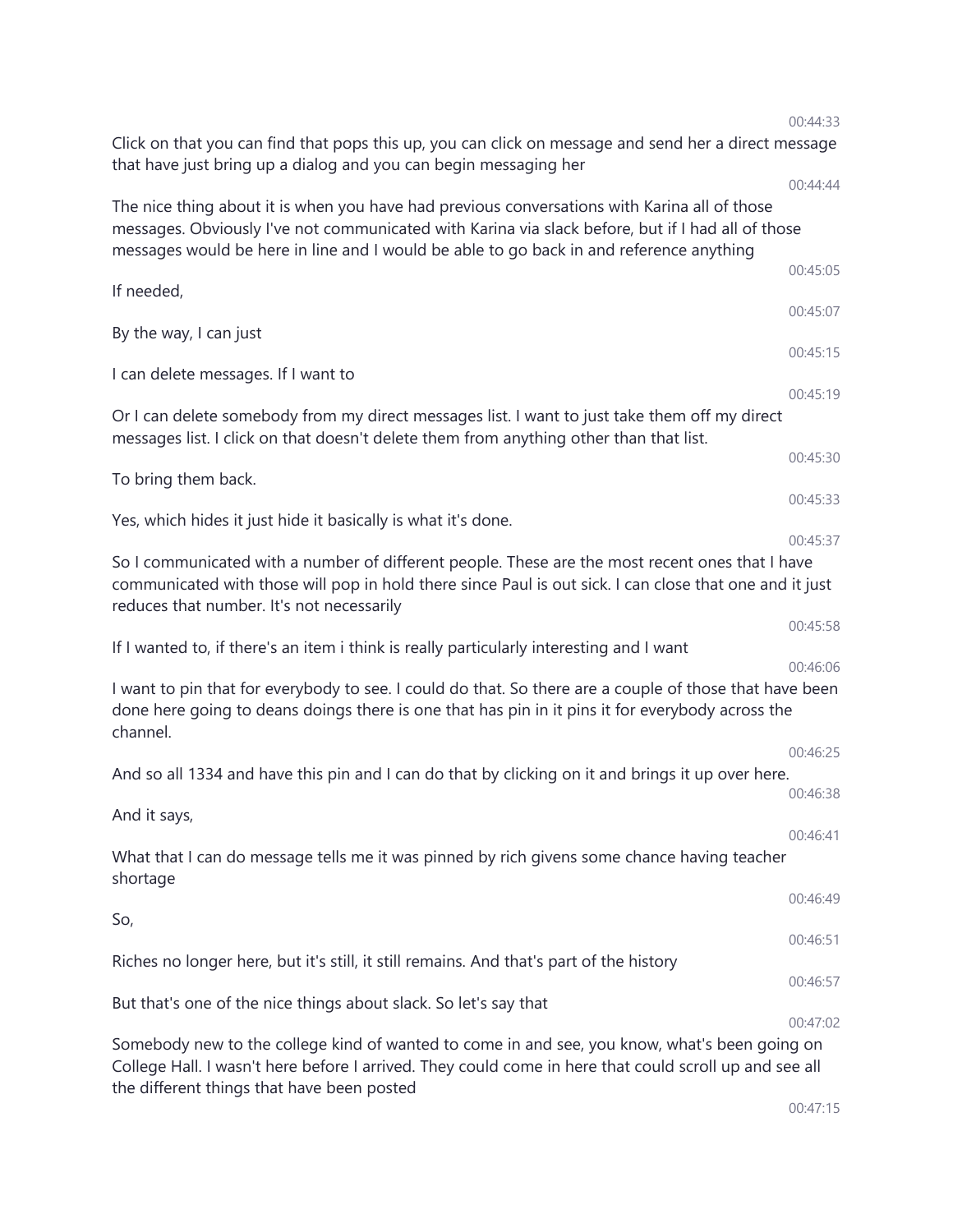| And read all the different articles different things that people have said                                                                                                                                                |          |
|---------------------------------------------------------------------------------------------------------------------------------------------------------------------------------------------------------------------------|----------|
|                                                                                                                                                                                                                           | 00:47:20 |
| If you have a check Slack channel I think really the                                                                                                                                                                      | 00:47:27 |
| Important work in Slack is when you have work groups that are working together and you're<br>conversing with one another.                                                                                                 |          |
| And you are communicating about the work that you do.                                                                                                                                                                     | 00:47:35 |
|                                                                                                                                                                                                                           | 00:47:42 |
| You have an opportunity to not only go back and see what you've posted before what others have<br>posted before, if I was out for a week I can build back and see what was going on in this channel,<br>while I was away. |          |
| And kind of get myself back up to speed and kind of catch up with everything if all those                                                                                                                                 | 00:47:56 |
| conversations happened in email.                                                                                                                                                                                          |          |
|                                                                                                                                                                                                                           | 00:48:04 |
| I would be having to go around and talk to people and say, hey, what was going on. What did you<br>guys do with this. What'd did you do with that.                                                                        |          |
|                                                                                                                                                                                                                           | 00:48:10 |
| I did it all in Slack and it did it within that channel I could do a quick search or I could go back just<br>through the week and I could see so                                                                          | 00:48:18 |
| I can see what happens, starting May 21 so that I can read through all the things that happened<br>between now                                                                                                            |          |
| And I can catch up. Likewise, if you had a new person who is starting in your team.                                                                                                                                       | 00:48:26 |
|                                                                                                                                                                                                                           | 00:48:32 |
| And you wanted to give them an idea of the type of work that you do and what all it's been going on<br>and the types of conversations at past                                                                             |          |
| You can drop them into one of those and ask them to go back and look through and just read                                                                                                                                | 00:48:40 |
| through and get a feel for some of the conversations that happen, the different things that are going<br>on in the group.                                                                                                 |          |
|                                                                                                                                                                                                                           | 00:48:51 |
| And and kind of get themselves ramped up and up to speed with what it is that you're doing within<br>your team.                                                                                                           |          |
| So,                                                                                                                                                                                                                       | 00:49:02 |
|                                                                                                                                                                                                                           | 00:49:06 |
| Other things you can do. Like we talked a little bit about starting a particular channel that brings it<br>up in the list for me any stars that I do star only for me pins in it for everybody in the group.              |          |
|                                                                                                                                                                                                                           | 00:49:22 |
| We talked a little bit about reactions and adding reactions and saw how people have done that.                                                                                                                            | 00:49:29 |
| In another place, adding reactions is instead of saying, hey, that's great and adding more things that<br>people have to read, but just add a reaction the thumbs up or a love this kind of a thing that that             |          |

notes that hey, I was looking at this, I saw that in appreciate it.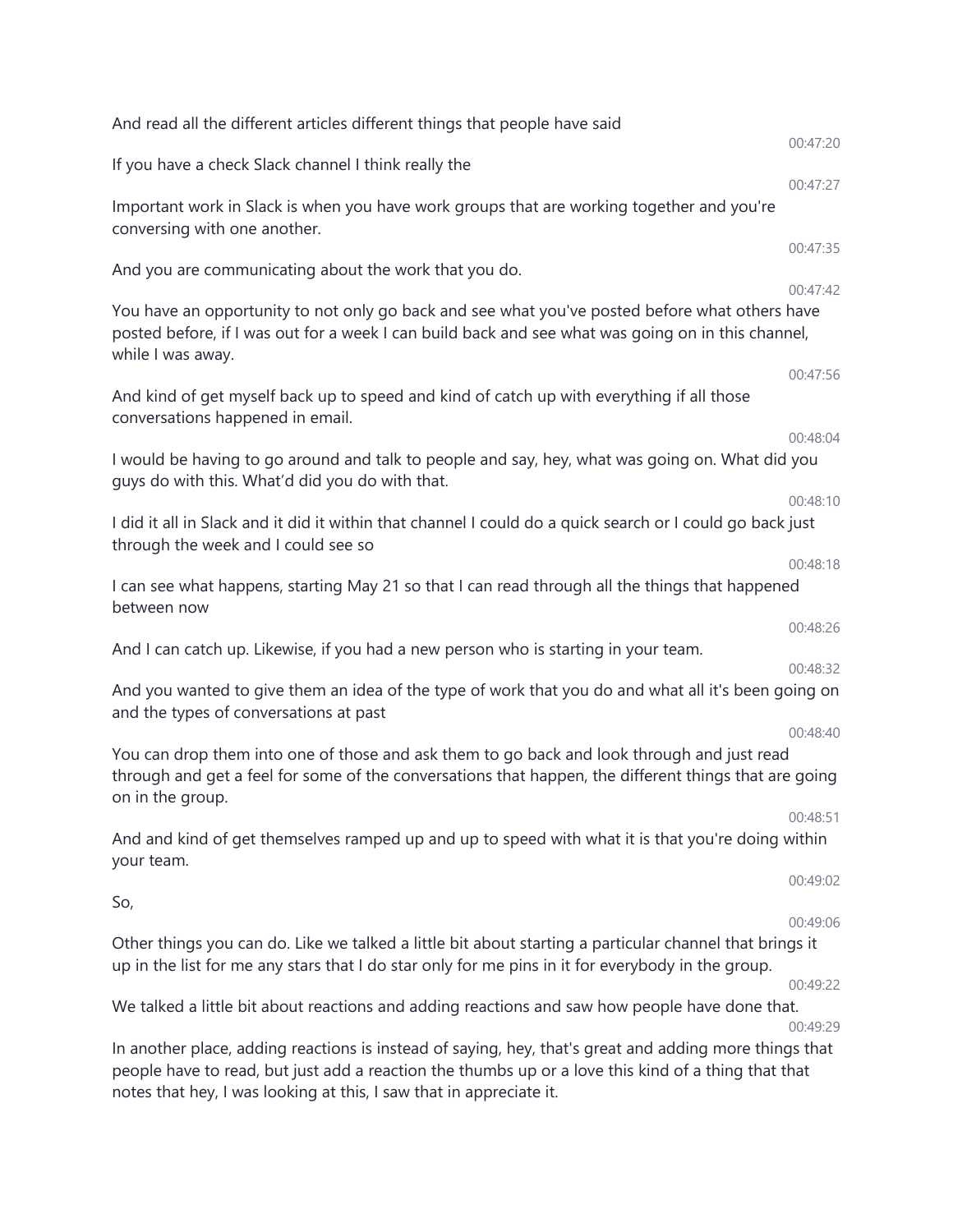|                                                                                                                                                                                                                                                      | 00:49:49 |
|------------------------------------------------------------------------------------------------------------------------------------------------------------------------------------------------------------------------------------------------------|----------|
| There are                                                                                                                                                                                                                                            | 00:49:53 |
| So using threads is another thing we talked a little bit about doing threads.                                                                                                                                                                        | 00:49:59 |
| And you can                                                                                                                                                                                                                                          | 00:50:01 |
| Show.                                                                                                                                                                                                                                                |          |
| Me.                                                                                                                                                                                                                                                  | 00:50:07 |
| Posted thread.                                                                                                                                                                                                                                       | 00:50:10 |
| Send that                                                                                                                                                                                                                                            | 00:50:25 |
|                                                                                                                                                                                                                                                      | 00:50:30 |
| When you see down here, the one reply and then it's kind of, if I would have replied to that just by<br>typing in down here, it would come down in the bottom of the list.                                                                           |          |
|                                                                                                                                                                                                                                                      | 00:50:44 |
| Would be disassociated with this and nobody would really know what that was talking about. So<br>associate the conversations by using the thread.                                                                                                    |          |
| And to do that you simply hover and click on reply to thread and just keep going and more people<br>that reply, you'll see it stack up here.                                                                                                         | 00:50:53 |
|                                                                                                                                                                                                                                                      | 00:51:03 |
| It'll show the number of replies show pictures of people in return. And then you can click on that, it<br>goes out to the thread and you can read that entire thread.                                                                                |          |
| I encourage you to use threads and keep those conversations clustered together, it's a nice way of<br>keeping that all                                                                                                                               | 00:51:14 |
|                                                                                                                                                                                                                                                      | 00:51:26 |
| Like about luncheons. One of the things I alluded to and mentioned to earlier is                                                                                                                                                                     | 00:51:32 |
| About really this is about being a good slack citizen at issue and it is remembering that this is a<br>professional                                                                                                                                  |          |
| communication tool and the conversations that we have on here should be professional in nature.                                                                                                                                                      | 00:51:43 |
|                                                                                                                                                                                                                                                      | 00:51:51 |
| One of the reasons that we say that is because we are in a public institution and as part of a public<br>institution, anything that we do in a communication tool has the potential of becoming or is public<br>record and somebody can request that |          |
| We can fight it but it doesn't mean that we will win the battle. So whatever you post in here can be                                                                                                                                                 | 00:52:09 |
| used by others against you, a court of law. So please do remember that.                                                                                                                                                                              |          |
| And and keep it clean. Keep it professional and we we should be in good standing.                                                                                                                                                                    | 00:52:23 |
|                                                                                                                                                                                                                                                      | 00:52:32 |
| I mentioned earlier to DM yourself to proofread something if you have                                                                                                                                                                                | 00:52:37 |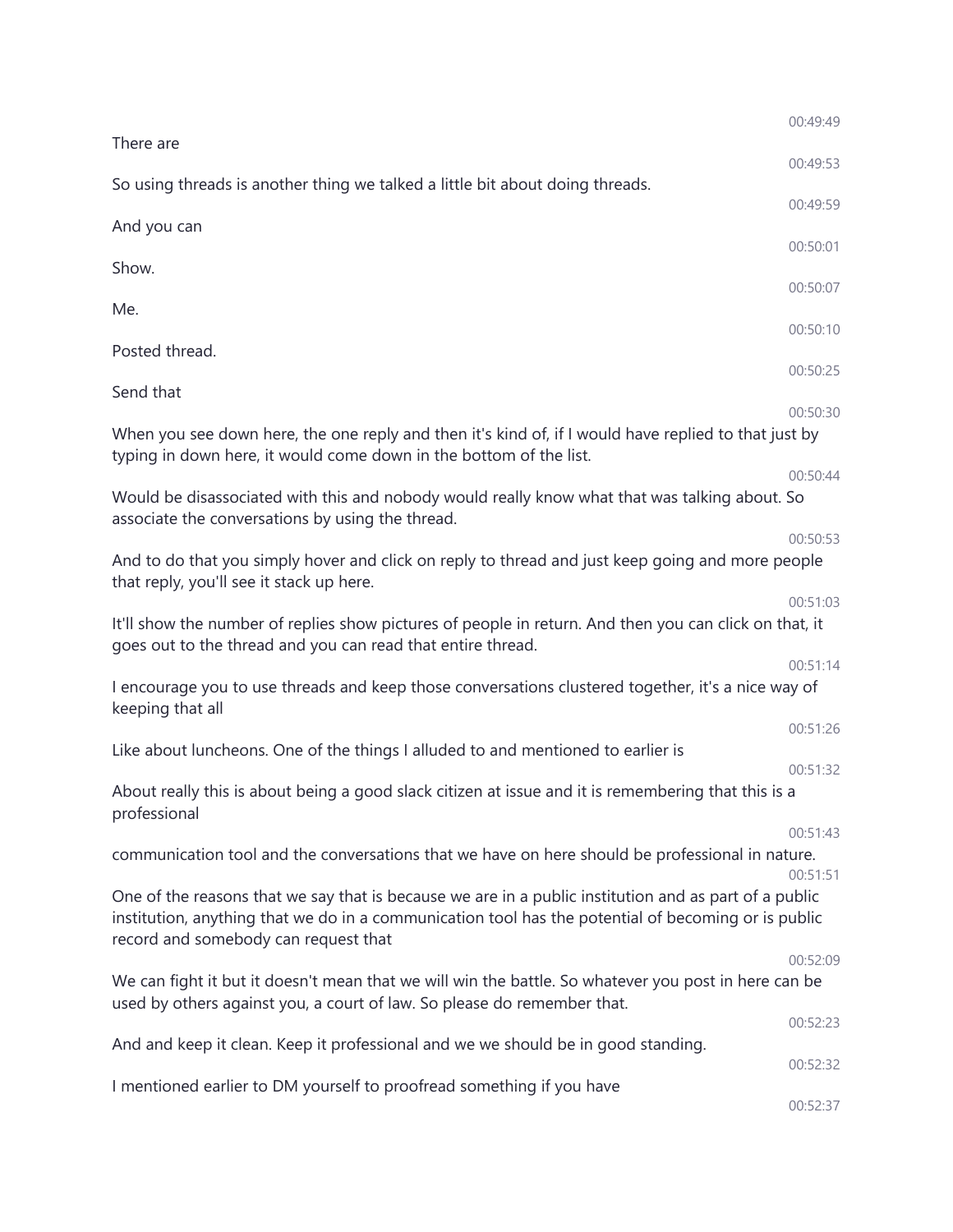| Something that you have going out. You want everybody to see and you want to make it, make sure<br>it's clean and looks good and presents the way you want it to present                                                                                           |          |
|--------------------------------------------------------------------------------------------------------------------------------------------------------------------------------------------------------------------------------------------------------------------|----------|
|                                                                                                                                                                                                                                                                    | 00:52:45 |
| DM it to yourself and or direct message it to yourself so you can see what its gonna look like give<br>yourself an opportunity to fix it up before you send it out to everybody to see                                                                             |          |
| So one of the other things that I saw in every training that I looked at within the university was,<br>remember to exercise good judgment in all communication and the employee code of conduct<br>applies to all communications                                   | 00:52:58 |
|                                                                                                                                                                                                                                                                    | 00:53:15 |
| Remember that hopefully I punctuated that enough and reminded everybody this is not a place to<br>be flooded into safe things that you don't want to end up on Channel 2 news.                                                                                     |          |
| Because the potential is there. So,                                                                                                                                                                                                                                | 00:53:31 |
| I do                                                                                                                                                                                                                                                               | 00:53:34 |
| Do want to remind you that                                                                                                                                                                                                                                         | 00:53:38 |
| 00:53:41<br>Slack really is becoming a knowledge base within the university and it is a place that you can go out<br>and search for things within that ASU community to find answers to things that you are wondering<br>about, so if you have a question, ask it. |          |
|                                                                                                                                                                                                                                                                    | 00:53:57 |
| By doing the search. And so in searching within the ASU community is probably a really good place<br>to do it if I search within this channel. I could find certain things within the channel.                                                                     |          |
| Doing a                                                                                                                                                                                                                                                            | 00:54:14 |
| We do a quick search for                                                                                                                                                                                                                                           | 00:54:17 |
| Slack. And let's see, well,                                                                                                                                                                                                                                        | 00:54:19 |
|                                                                                                                                                                                                                                                                    | 00:54:23 |
| So this is from all the channels that I'm a part of and we have Ruvi talking about slack Ruvi is with<br>UTO we've got Yuna, who is with the college solutions, Melissa Bekutis who's within ASU UTO                                                               |          |
| Samantha Becker, I believe she's in                                                                                                                                                                                                                                | 00:54:38 |
| Well,                                                                                                                                                                                                                                                              | 00:54:44 |
| So in all of these different channels that I'm a part of its searching through all of those because that's<br>for my membership is and what I I'm able to see                                                                                                      | 00:54:46 |
|                                                                                                                                                                                                                                                                    | 00:54:58 |
| So I'm just going to close that out and clear that slack search out. So you can do that kind of a<br>search, you can find different things that people are talking about                                                                                           |          |
|                                                                                                                                                                                                                                                                    | 00:55:08 |
| And see different files that have been posted up in different conversations that people have had. So<br>if you have it in the channel. Anybody at ASU can see it.                                                                                                  |          |
|                                                                                                                                                                                                                                                                    | 00:55:17 |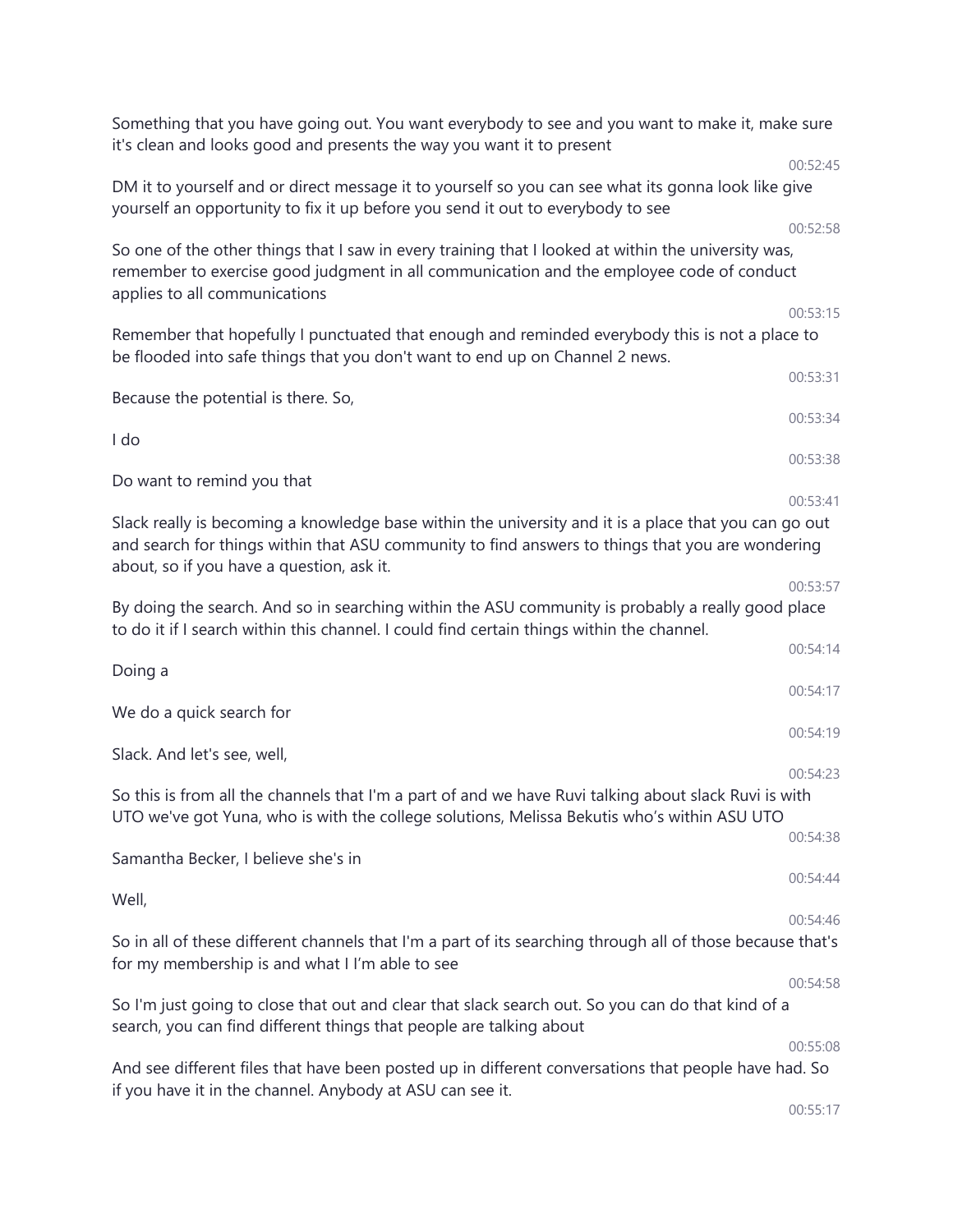| As long as they're a part of that.                                                                                                                                                                                                                                                   |                      |
|--------------------------------------------------------------------------------------------------------------------------------------------------------------------------------------------------------------------------------------------------------------------------------------|----------------------|
| Member of that channel. The other potential of seeing it. If they joined that chatting later. So<br>remember that.                                                                                                                                                                   | 00:55:21             |
| And                                                                                                                                                                                                                                                                                  | 00:55:29             |
| I think I've beat that horse to death.                                                                                                                                                                                                                                               | 00:55:32<br>00:55:37 |
| Kind of a rule of thumb is to be kind, be patient with one another as we're kind of learning how to<br>use this and and learning the ins and outs of using slack and also be patient with yourself, because I<br>think that's important. Give yourself some time to acclimate to it. |                      |
| Get in direct message people play around with with it that way. Direct Message yourself if you're<br>scared to do with anybody else to start with. If you want to slack.                                                                                                             | 00:55:55             |
| direct message me just to get the hang of it.                                                                                                                                                                                                                                        | 00:56:07             |
| To a certain point, I'll do that. And then I'll tell you you're on your own. Go and find somebody else<br>to slack.                                                                                                                                                                  | 00:56:10             |
| Just kidding I will I'll do my best to stay engaged with you.                                                                                                                                                                                                                        | 00:56:18             |
|                                                                                                                                                                                                                                                                                      | 00:56:23             |
| And some fun with that                                                                                                                                                                                                                                                               | 00:56:27             |
| Slack in canvas is something that I'm going to jump back over here to                                                                                                                                                                                                                | 00:56:33             |
| My presentation.                                                                                                                                                                                                                                                                     | 00:56:36             |
| There a couple places. I'm going to suggest you go to for slacking for slack in general                                                                                                                                                                                              | 00:56:44             |
| Though I've been showing you on a browser, how to do this. You can download                                                                                                                                                                                                          | 00:56:51             |
| For your Mac or your PC from these places.                                                                                                                                                                                                                                           | 00:56:56             |
| And I'll give you, you'll have access to this later, but there's another place where you can go to get<br>get a link to these                                                                                                                                                        |                      |
| The                                                                                                                                                                                                                                                                                  | 00:57:06             |
| So you can get it for your desktop, you can get it for your mobile. If you go to this slack at ASU that<br>you to that ASU.edu                                                                                                                                                       | 00:57:08             |
| Forward slash slack, you can ever have different things I want to point some of those out quick how<br>tos. I found were really pretty helpful. Kind of cool. It's just a little snippet video                                                                                       | 00:57:17             |
| Download slack for desktop or mobile. If you go there and it will show you how to download onto<br>your give you the links to download onto your                                                                                                                                     | 00:57:30             |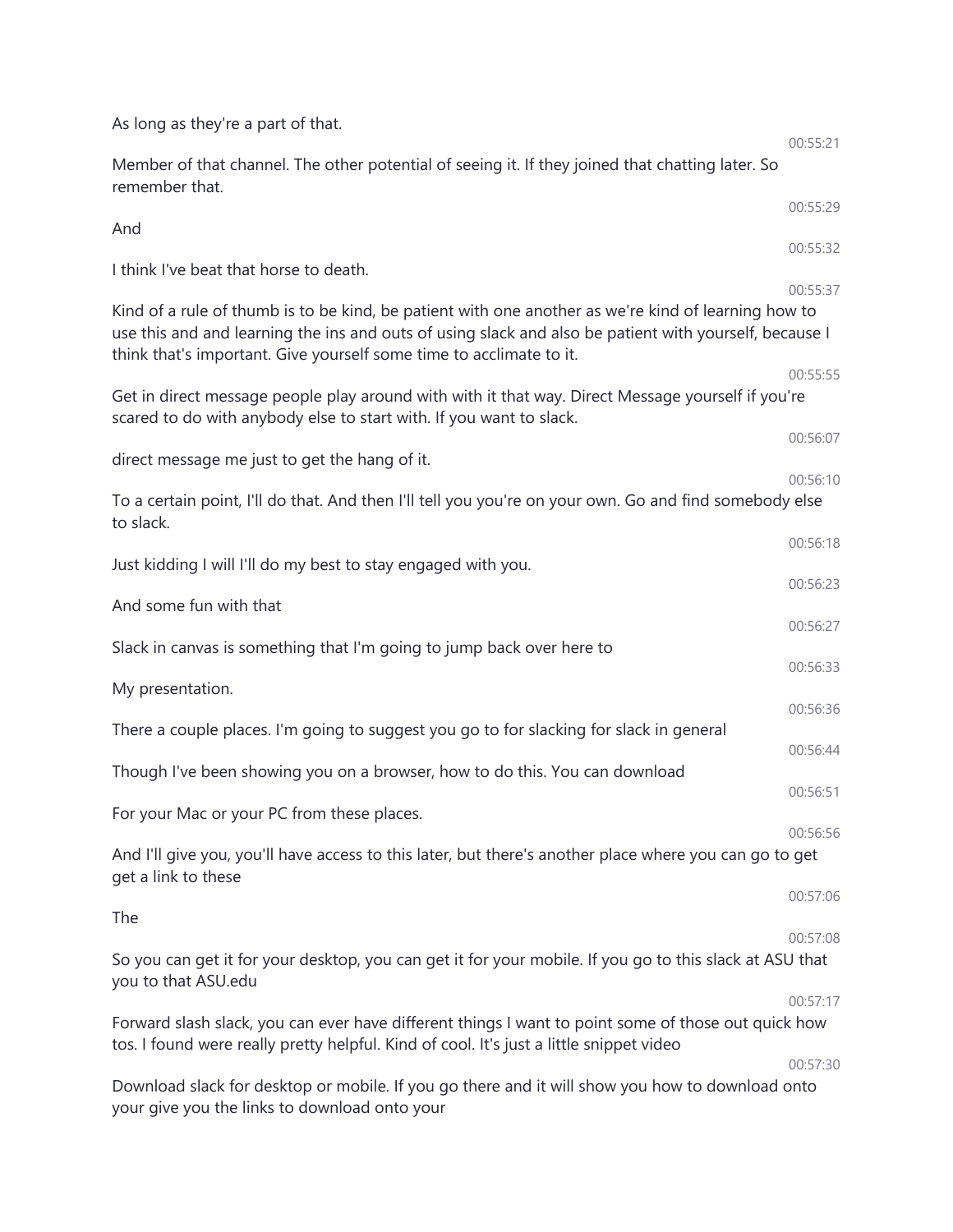|                                                                                                                                                                                                                              | 00:57:41 |
|------------------------------------------------------------------------------------------------------------------------------------------------------------------------------------------------------------------------------|----------|
| desktop or laptop, your mobile devices, etc. There's a link called slack resources in that slack<br>resources there is a training for for instructors on how to use Slack within canvas.                                     |          |
| There and also reach out to the LM s UTO LM s team, they may be able to provide some assistance in<br>learning how to use it with arena.                                                                                     | 00:57:58 |
| Also look for these channels in Slack, the                                                                                                                                                                                   | 00:58:10 |
| Hashtag slack hacks and Slack trainings. Those are both kind of full of information about tips and<br>tricks for using slack with                                                                                            | 00:58:14 |
| Within ASU. So I'm going to                                                                                                                                                                                                  | 00:58:26 |
| Go out to this page Slack ASU, just so you can see what that page looks like nothing magical here,<br>this little video of what slack is but this resources link is a great one to go to and you get a lot of<br>really good | 00:58:31 |
| resources and information on                                                                                                                                                                                                 | 00:58:49 |
| Etiquette and workspace icon templates and different different pieces and things that you can do.                                                                                                                            | 00:58:53 |
| The                                                                                                                                                                                                                          | 00:59:00 |
| <b>Unknown Speaker</b><br>Slack<br><b>Rick Baker</b>                                                                                                                                                                         | 00:59:04 |
| Do things anyway go through it and peruse that slack at ASU and it gives you some good                                                                                                                                       | 00:59:11 |
| information all things for downloads the download it, you get it from the downloads.                                                                                                                                         | 00:59:25 |
| Questions.                                                                                                                                                                                                                   | 00:59:28 |
| Okay, so I'm looking for some of the newer people. Yes. Are they, they have to have been signed into<br>or is it an HR thing should they be in there and I                                                                   |          |
| Should should be in there.                                                                                                                                                                                                   | 00:59:41 |
|                                                                                                                                                                                                                              | 00:59:45 |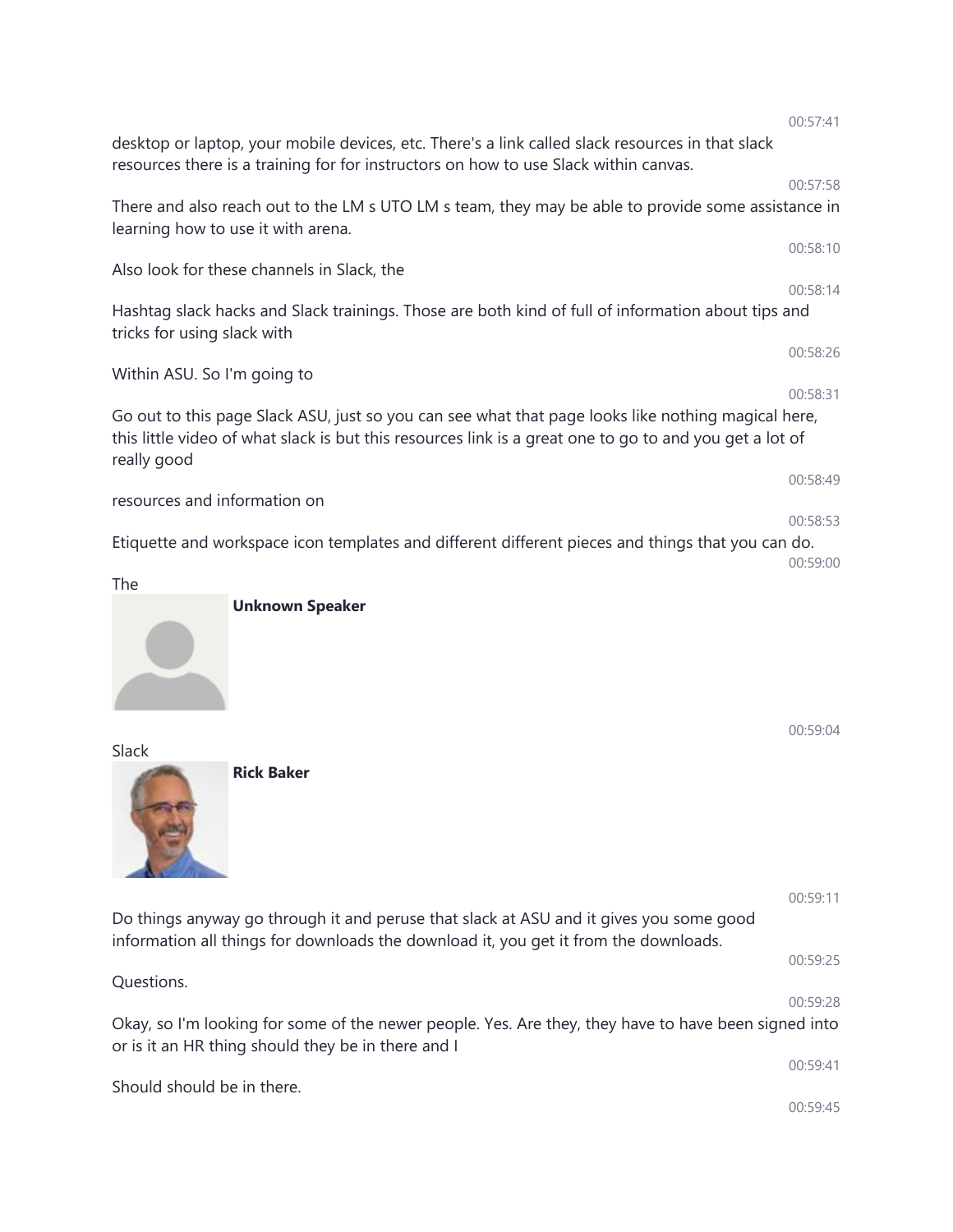If you can't find them. You can also browse by their ASURITE, because some people have not come in correctly. Okay. Do you find those send me an email. So I can fix those. And then you can add them by me. Okay.

00:59:58

And we were talking about using this like with our students is that, I mean, ont the ASU community. One is everyone

|                                                                                                                                                                                                                                                                   | 01:00:08             |
|-------------------------------------------------------------------------------------------------------------------------------------------------------------------------------------------------------------------------------------------------------------------|----------------------|
| Else.                                                                                                                                                                                                                                                             | 01:00:12             |
| Advisors working with students.                                                                                                                                                                                                                                   | 01:00:15             |
| So I have not received that question and it has most of the time the                                                                                                                                                                                              |                      |
| Students can join asu community, they can they can be added, other places.                                                                                                                                                                                        | 01:00:23             |
| In MLFTC connect our students workers are in their                                                                                                                                                                                                                | 01:00:31             |
| Their associated because of their employment                                                                                                                                                                                                                      | 01:00:36             |
| So,                                                                                                                                                                                                                                                               | 01:00:40             |
| I think, let me do some checking on that to find out as far as advising goes and those types of things.<br>And there's probably an advising group that's out there that we can go into and and check with<br>them and see how they're behaving within that space. | 01:00:43             |
| But I think the idea is that we are able to use this with students.                                                                                                                                                                                               | 01:00:57             |
| It may be primarily through canvas, but let us do                                                                                                                                                                                                                 | 01:01:06             |
| Yeah. But we're not in canvas, the advisors are                                                                                                                                                                                                                   | 01:01:11             |
| Understood and So let me do some checking in and find out and get that specific question answered                                                                                                                                                                 | 01:01:13<br>01:01:21 |
| Thank you. Other questions as direct message. Right. Yeah.                                                                                                                                                                                                        | 01:01:28             |
| I might have missed this, but I'm assuming as soon as you post a thread you can't edit it. You can<br>edit it, you can delete it.                                                                                                                                 |                      |
| Can be edited and deleted under those dots. Yes.                                                                                                                                                                                                                  | 01:01:36             |
|                                                                                                                                                                                                                                                                   | 01:01:42             |
| Somebody has responded to it already is it well.                                                                                                                                                                                                                  | 01:01:46             |
| I can go ahead and show you one such instance in what happens                                                                                                                                                                                                     | 01:01:53             |
| Is in general, I think.                                                                                                                                                                                                                                           | 01:01:57             |
| It will say edited and in parentheses, at the end of it on this one. This message was deleted but the<br>replies remain                                                                                                                                           |                      |